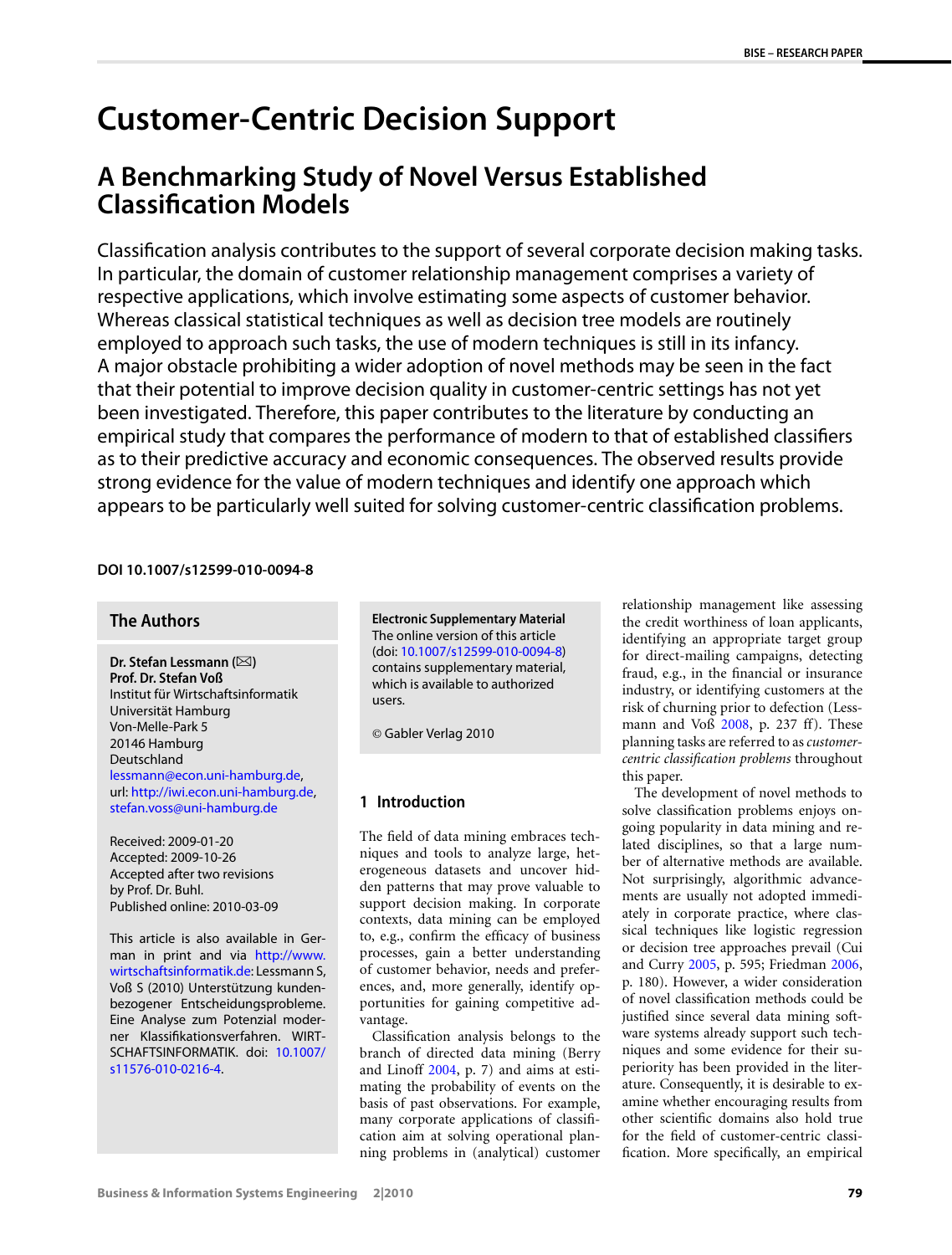proof is needed to scrutinize whether novel techniques offer economic advantage over their traditional counterparts.

Clearly, a redesign of corporate planning processes for the use of more advanced classifiers requires some initial investments to be made. In particular, an upgrade of an existing data mining system or even the purchase of a new software package may be necessary. Moreover, expenditures for attaining the required know-how to master new methods have to be considered. An accurate estimation of respective costs is of pivotal importance. However, costs can be expected to depend strongly upon the particular business, i.e., differ substantially from company to company, and should be relatively easy to anticipate. Therefore, investment costs are not considered in this paper. Instead, possible revenue increases are emphasized that may be achievable by employing novel classification methods. For example, higher predictive accuracy, and thus higher decision quality, may help to avoid some bad risks in consumer lending and thereby increase a company's profits. Consequently, the paper strives to assess the economic value derived from the use of novel classification methods within customer-centric applications. To that end, an empirical benchmark experiment is undertaken, which contrasts several established and novel classifiers regarding a monetary accuracy measure. Therefore, the study facilitates appraising the merit of novel methods within the considered domain as well as an identification of particularly suitable techniques.

The paper is organized as follows: The next section elaborates the experiment's motivation in detail and reviews the related literature. Section [3](#page-2-0) explains the experimental design, before empirical results are provided in Sect. [4](#page-4-0). The paper concludes with a summary and discussion of the main findings (Sect. [5](#page-9-0)) as well as limitations and opportunities for future research (Sect. [6](#page-11-0)). The Appendix contains further details concerning experimental design.

### **2 Related Literature and Motivation**

Techniques for solving classification problems enjoy ongoing popularity in data mining as well as adjacent disciplines like statistics and machine learning. Specifically, a common undertaking is to develop novel algorithms, e.g., to account for special requirements of a particular – possibly novel – application. The development of a new or the modification of an existing procedure is usually accompanied by an empirical evaluation to verify the efficacy of the proposed approach, whereby 'efficacy' is routinely measured in terms of the accuracy of a model's predictions.<sup>1</sup>

Benchmarking experiments are a popular way to complement mainly algorithmic-centric research by contrasting several alternative classification models in different applications. Early studies include Curram and Mingers [\(1994](#page-13-0)), Weiss and Kapouleas ([1989\)](#page-13-0) as well as the well-known Statlog project (King et al. [1995\)](#page-13-0). One of the largest experiments has been conducted by Lim et al. [\(2000](#page-13-0)); more recent results are presented by Caruana and Niculescu-Mizil [\(2006\)](#page-13-0). An advantage of benchmarking experiments stems from the fact that they facilitate an independent assessment of autonomously developed classification models and, thereby, a verification and confirmation of previous results. Such replications are an imperative part of empirical research (Fenton and Neil [1999](#page-13-0), p. 680; Ohlsson and Runeson [2002,](#page-13-0) p. 217). In contrast to an independent evaluation, empirical assessments carried out by the developers of a new technique, i.e., within the paper that initially proposes the method, bear the risk of being overly optimistic. In these cases encouraging results may – to some extent – be due to the particular expertise of the developers but not be reproducible by others.

In addition to *general* benchmarks that comprise multiple techniques and data from various domains, several comparative studies target clearly defined methodological sub-problems. Respective research includes classification with ensemble methods (Bauer and Kohavi [1999;](#page-13-0) Dietterich [2000;](#page-13-0) Hamza and Larocque [2005](#page-13-0); Hothorn and Lausen [2005](#page-13-0); Sohn and Shin [2007;](#page-13-0) Wang et al. [2009\)](#page-13-0) or a particular method in general (Meyer et al. [2003;](#page-13-0) van Gestel et al. [2004\)](#page-13-0), the effect of skewed class distributions (Batista et al. [2004](#page-13-0); Burez and van den Poel [2009;](#page-13-0)

Hulse et al. [2007](#page-13-0)) or asymmetric misclassification costs (Ting [2002;](#page-13-0) Weiss and Provost [2003\)](#page-14-0) as well as the effect of dataset size (Perlich et al. [2003](#page-13-0)) and alternative accuracy indicators (Caruana and Niculescu-Mizil [2004;](#page-13-0) Ferri et al. [2009\)](#page-13-0). Furthermore, benchmarks are carried out in the context of special application domains to identify particularly appropriate techniques (Cooper et al. [1997;](#page-13-0) Khoshgoftaar and Seliya [2004;](#page-13-0) Lessmann et al. [2008;](#page-13-0) Liu et al. [2003;](#page-13-0) Zickus et al. [2002\)](#page-14-0). This paper belongs to the latter category.

Taking an Information Systems perspective, applications of classification models associated with corporate planning tasks are most relevant. In particular, the field of analytical customer relationship management embodies multiple decision problems that can effectively be addressed by means of classification analysis. A literature survey of respective tasks and solutions can be found in Lessmann and Voß [\(2008](#page-13-0), p. 237 ff) as well as Ngai et al. ([2009](#page-13-0)), and for particular sub-domains in Bose and Xi [\(2009\)](#page-13-0) as well as Crook et al. ([2007\)](#page-13-0). In general, the papers discussed there reflect the abovementioned situation: a novel solution for a particular planning problem (e.g., credit scoring) is proposed and empirically compared with selected – mainly traditional – benchmark methods. To that end, one or more datasets are considered which represent either artificial or real-world classification problems. Consequently, comparisons of several stateof-the-art techniques are scarce. Moreover, the relatively small scope of many experiments (e.g., the number and size of datasets as well as the number and type of benchmark methods) may prohibit a generalization of observed results. Considering the importance of (analytical) customer relationship management (Hippner [2006](#page-13-0), p. 362) and customercentric classification problems, respectively, it is desirable to obtain a more holistic picture of alternative classifiers' competitive performance within this domain. Benchmarking studies like those carried out in other fields contribute towards achieving this goal. However, only very few comparative experiments are dedicated to customer-centric classification, with Baesens et al. [\(2003](#page-12-0)); Burez and van den Poel ([2009\)](#page-13-0) and Viaene et al.

<sup>1</sup>This is also shown by a scientometric analysis of papers published at the *International Conference on Machine Learning* between 1999–2003 (Demšar [2006](#page-13-0), p. 3 ff).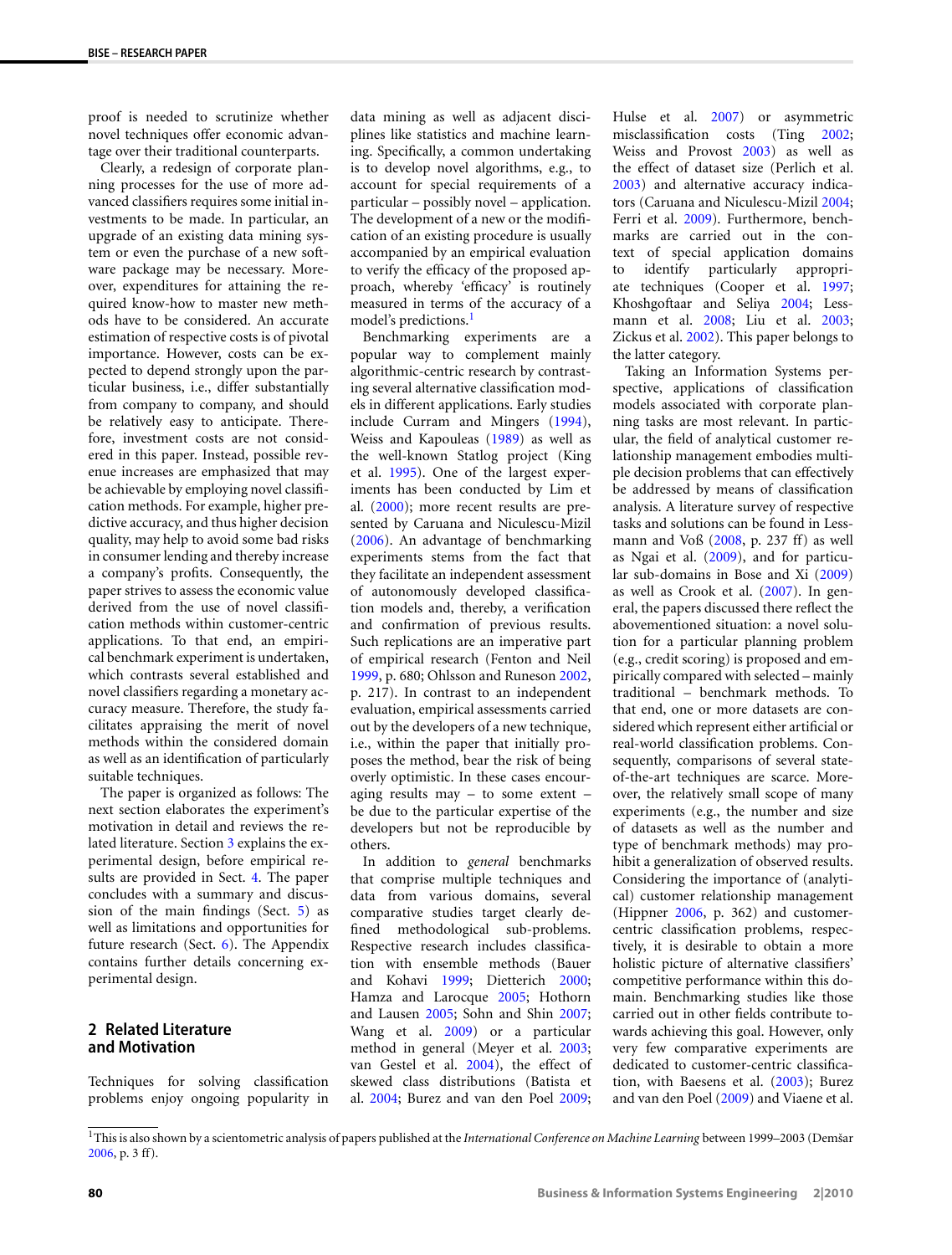<span id="page-2-0"></span>[\(2002](#page-13-0)) being noteworthy exceptions. Burez and van den Poel [\(2009\)](#page-13-0) consider the problem of churn prediction and examine six real-world applications. The size of the datasets employed is a remarkable distinction of this experiment. However, the authors emphasize the negative effect of imbalanced class distributions as commonly encountered in customer attrition analysis. Therefore, they restrict their study to only two classification models. Baesens et al. [\(2003](#page-12-0)) conduct a large-scale experiment in the field of credit-scoring which comprises 17 classifiers and eight datasets. Analogously, seven techniques are compared in a case of automobile insurance claim fraud detection in Viaene et al. [\(2002](#page-13-0)). Both studies leave out ensemble classifiers, which had not received much attention at the time these studies were conducted. However, they are nowadays considered as most powerful off-the-shelf classifiers (Hamza and Larocque [2005,](#page-13-0) p. 632). A more severe problem may be seen in the fact that all three studies employ proprietary data.<sup>2</sup> Consequently, a replication of results as well as a comparison of future methods with those considered in these papers on identical data is impossible.

In summary, it may be concluded that the question whether specific classification methods are particularly well suited for decision problems in the realms of customer relationship management and whether novel techniques perceptibly improve decision quality has not yet received sufficient attention. Its importance follows directly from the relevance of respective planning tasks in corporate practice, e.g., for risk-management in consumer lending, for targeting in direct-marketing and the mail-order industry or for a proactive identification of customers at risk of churning. Therefore, this paper contributes to the literature by conducting a large-scale benchmark of established versus novel classification methods in customer-centric applications. In particular, the following characteristics enable a clear distinction from previous endeavors: (1) All datasets employed in the study represent customer-centric planning tasks and are publicly available. The former is to facilitate the generalization of findings to a certain extent, whereas the latter permits a replication of results by other researchers. (2) A large number of alternative classifiers are considered, so that the benchmark embraces methods which are currently used in corporate practice as well as cutting-edge techniques. (3) Prior to assessment, all classifiers are tuned to a particular problem instance in a fully automatic manner. Consequently, the comparison is fair as well as representative. Specifically, it must not be assumed that in-depth expertise with every classifier is available in all corporate applications. Therefore, an autonomous adaptation of methods to tasks does not only embody a key Information Systems objective, but also facilitates a realistic appraisal of the methods' predictive potential. (4) The experimental design incorporates several repetitions as well as statistical tests particularly suited for comparing classifiers. Both factors are meant to secure the validity and reliability of the study's results. (5) The economic consequences of employing a classifier within a particular decision context serve as major indicator of predictive accuracy. (6) A large number of experiments to scrutinize and secure the generalizability of empirical results are conducted. For example, the degree to which results depend upon task-specific characteristics as well as the particular selection of tasks itself is appraised.

Due to the features mentioned above, the study enables a pre-selection of techniques which appear especially well suited for practical implementation. Moreover, the experimental design can be re-used in practical applications to identify the best method for a particular task. That is, the study's setup may be considered a reference model or best-practice for assessing alternative classifiers. Furthermore, future experiments, e.g., to benchmark novel methods yet to be developed, may reference the results of this study and re-use the datasets employed.

#### **3 Experimental Design**

#### **3.1 Classification Analysis**

The term classification describes the process and the result of a grouping of objects into a priori known classes. The objects are characterized by measurements or attributes that are assumed to affect class membership. However, the concrete relationship between attribute values and class is unknown and needs to be estimated from a sample of example cases, i.e., objects with known class (Izenman [2008](#page-13-0), p. 237 ff). The resulting decision function is termed a classifier or, synonymously, a classification model and enables predicting the class membership of novel objects, i.e., cases where only the attribute values are known. Therefore, the primary objective of classification is to forecast the class membership of objects to the highest degree possible.

Several customer-centric classification problems require a distinction between one economically relevant class, e.g., bad credit risks or customers at the risk of churning, and an alternative group (Lessmann and Voß [2008,](#page-13-0) p. 233). Consequently, attention is restricted to twoclass problems in this paper.

Classification methods are developed in several scientific disciplines including statistics and machine learning. The former are commonly based upon probabilistic considerations and strive to estimate class membership probabilities. This principle is exemplified by, e.g., the well-known logistic regression. Machine learning methods commonly operate in a completely data-driven fashion without distributional assumptions and try to categorize objects, e.g., by means of rule-induction, into groups. Decision tree methods are established representatives of this approach. Regarding more recent classification techniques, two main branches can be distinguished (Friedman [2006](#page-13-0), p. 175). These include support vector machines, which are motivated by statistical learning theory (Vapnik [1995\)](#page-13-0) and are particularly well suited for coping with a large number of explanatory factors (i.e., attributes), as well as ensemble methods that ground on the principle of combining a large number of individual classification models to improve predictive accuracy. Representatives of this category differ mainly in terms of their approach to construct complementary classifiers. Therefore, the individual classifiers, commonly termed base models, must show some diversity to improve the accuracy of the full model. A comprehensive description of classification as well as traditional and contemporary models can be found in standard textbooks like, e.g., Hastie et al. ([2009\)](#page-13-0) and Izenman  $(2008)$ .

With regard to the large variety of alternative classifiers a selection has to be made for the present study, whereby the setup should comprise methods which

 $2$ Two of the eight datasets used by Baesens et al. ([2003\)](#page-12-0) are publicly available.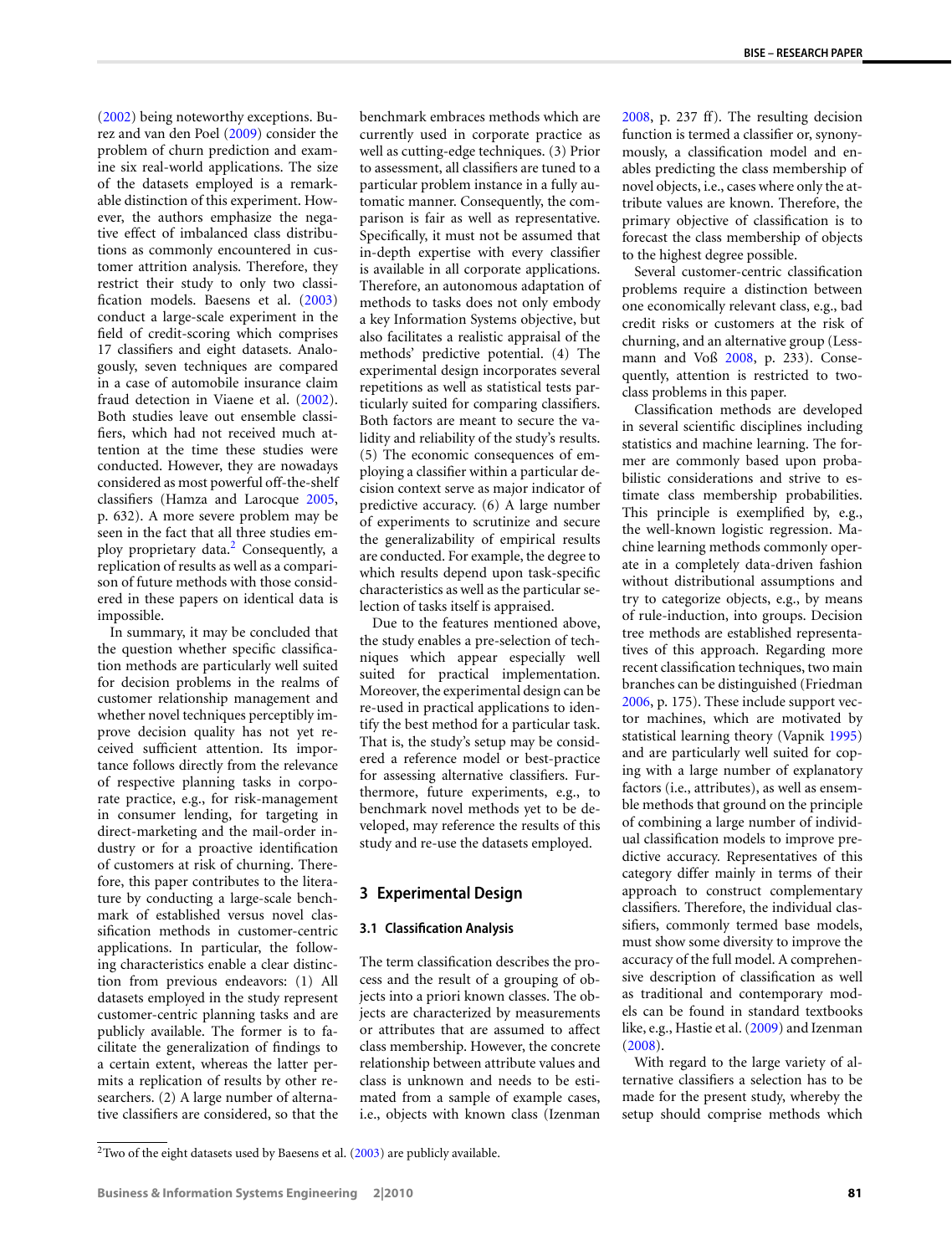<span id="page-3-0"></span>

| Classifier                                                           | Description                                                                                                                                                                                                                                                                     |
|----------------------------------------------------------------------|---------------------------------------------------------------------------------------------------------------------------------------------------------------------------------------------------------------------------------------------------------------------------------|
| Multivariate statistical classifiers                                 |                                                                                                                                                                                                                                                                                 |
| Naive Bayes (NBayes)                                                 | Approximates class-specific probabilities under the assumption of all attributes being<br>statistically independent.                                                                                                                                                            |
| Linear discriminant analysis (LDA)                                   | Approximates class-specific probabilities by means of multivariate normal distributions<br>assuming identical covariance matrices. This assumption yields a linear classification model,<br>whose parameters are estimated by means of maximum likelihood procedures.           |
| Quadratic discriminant analysis (QDA)                                | In comparison to LDA, assumptions concerning covariance matrices are less restrictive,<br>resulting in a quadratic model.                                                                                                                                                       |
| Logistic regression (LogReg)                                         | Approximates class-membership probabilities by means of a logistic function, whose<br>parameters are determined through maximum likelihood estimation.                                                                                                                          |
| K-nearest neighbor classifier (K-NN)                                 | Classifies an object into the class prevailing among its K nearest neighbors.                                                                                                                                                                                                   |
| Decision trees                                                       |                                                                                                                                                                                                                                                                                 |
| C4.5                                                                 | Induces a decision tree by partitioning the training data so as to maximize the reduction of<br>entropy within tree nodes.                                                                                                                                                      |
| <b>CART</b>                                                          | Similar to C4.5, but organizes data partitioning according to the <i>Gini</i> coefficient rather than<br>information entropy.                                                                                                                                                   |
| Support vector machine type methods                                  |                                                                                                                                                                                                                                                                                 |
| Linear support vector machine (LSVM)                                 | Separates objects by means of a linear hyperplane whose normal and intercept follow from<br>solving a mathematical program that maximizes the distance between objects of adjacent<br>classes.                                                                                  |
| Support vector machine with radial basis function<br>kernel (RBFSVM) | Extends LSVM by projecting data into a feature space of higher dimension prior to<br>separation. As a consequence, a nonlinear decision surface is constructed in the original<br>input space.                                                                                  |
| Relevance vector machine (RVM)                                       | Modification of RBFSVM according to Tipping (2000) that circumvents problems<br>associated with selecting parameters of the classifier.                                                                                                                                         |
| Ensemble-methods                                                     |                                                                                                                                                                                                                                                                                 |
| Bagging (Bag-base classifier)                                        | Several base classifiers are derived from bootstrap samples of the training data. The base<br>models' class predictions are averaged to form the final forecast. It is implemented with the<br>following base classifiers in this study: NBayes, LogReg, C4.5 and CART.         |
| Random-Forest (RF)                                                   | Extends bagging by constructing several CART classifiers from bootstrap samples whereby<br>only a randomly selected subset of attributes is considered to split a node in individual<br>CART trees. This modification is supposed to increase diversity among base classifiers. |
| Boosting (SGB)                                                       | Constructs an ensemble of classifiers in an iterative manner. The base classifiers to be<br>appended to the collection are built so as to avoid the errors of the current ensemble.<br>Specifically, Friedman's (2002) stochastic gradient boosting is employed in this study.  |

are currently popular in corporate practice as well as state-of-the-art techniques. Concerning the latter, an additional constraint is imposed. In particular, only methods that have been implemented in some data mining software package are considered. This is to ensure that all considered classifiers can in principle be utilized in corporate practice with acceptable efforts. In other words, the constraint serves the objective to conduct a pre-selection of candidate methods for practical data mining applications.

The group of "novel classifiers" consists of ensemble methods and support vector machine type techniques, which

3[http://www.data-mining-cup.de.](http://www.data-mining-cup.de)

have been developed in the mid-nineties and made available in software systems, respectively. The chosen methods are shown and described in **Table 1**.

Some classifiers may not be used offthe-shelf but require the user to determine some parameters. The approach to identify suitable settings is described in Appendix I.

#### **3.2 Decision Problems**

The benchmarking study comprises nine publicly available datasets that represent real-world decision problems in customer-centric data mining. Four datasets stem from the UCI Machine Learning Repository (Asuncion and Newman [2007](#page-12-0)), whereas the remaining tasks are selected from the annual Data Mining Cup competition<sup>3</sup> organized by Prudsys AG.

The datasets *Australian* and *German Credit* represent classification problems from the field of credit scoring. The binary target variable indicates whether a customer has defaulted on a loan. Direct-marketing tasks are represented by five datasets: *Adult, Coil, DMC 2000, 2001, 2004*. The Adult datasets is concerned with the prediction of US households' annual income (below/above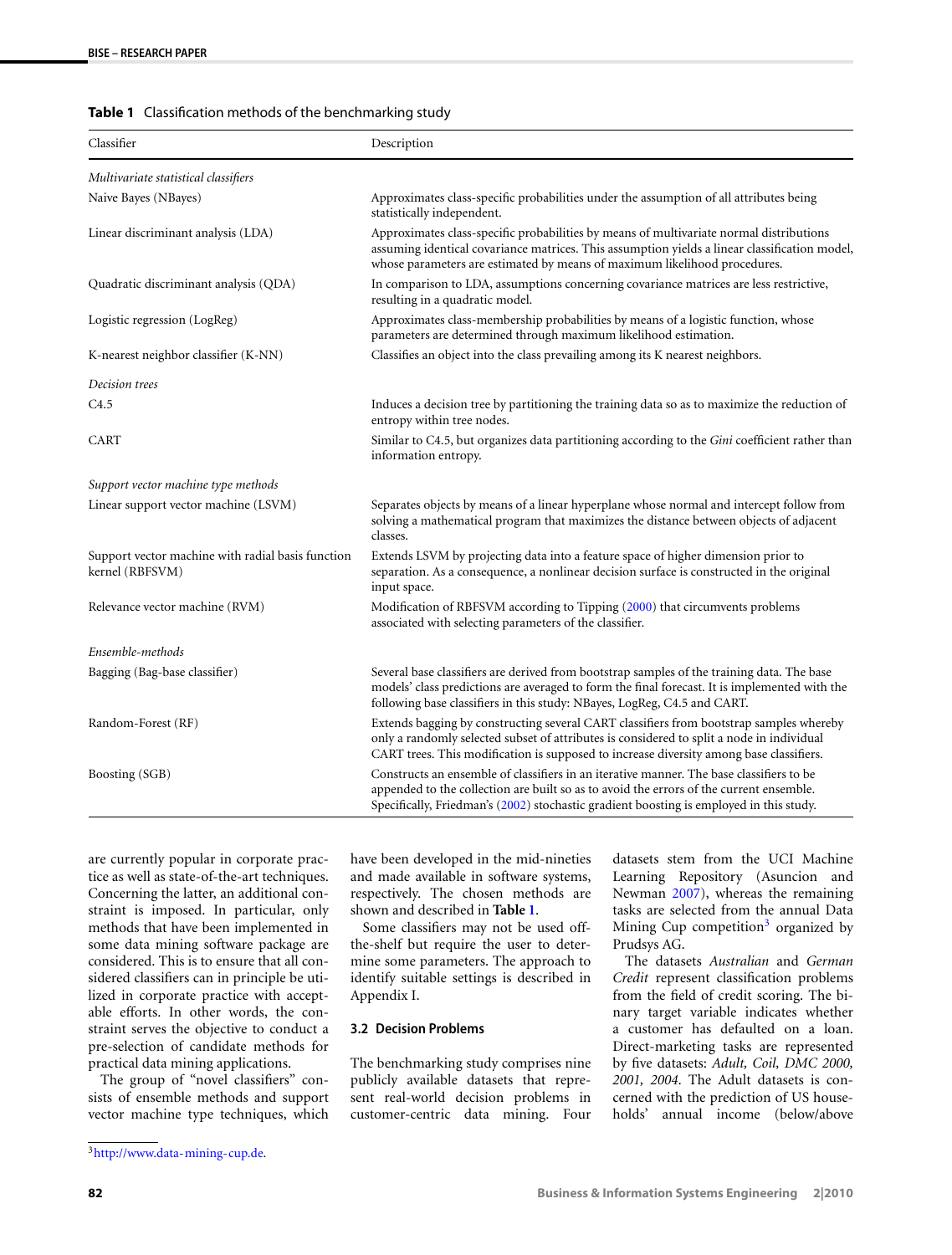|                 | No. of cases | No. of attributes | A priori probability of the<br>economically relevant class <sup>a</sup> | A priori probability of<br>the alternative class |
|-----------------|--------------|-------------------|-------------------------------------------------------------------------|--------------------------------------------------|
| AC              | 690          | 14                | 44.49                                                                   | 55.51                                            |
| GC              | 1000         | 24                | 30.00                                                                   | 70.00                                            |
| Adult           | 48,842       | 14                | 23.93                                                                   | 76.07                                            |
| Coil            | 9822         | 86                | 5.97                                                                    | 94.03                                            |
| <b>DMC 2000</b> | 38,890       | 96                | 5.87                                                                    | 94.13                                            |
| <b>DMC 2001</b> | 28,128       | 106               | 50.00                                                                   | 50.00                                            |
| DMC 2002        | 20,000       | 101               | 10.00                                                                   | 90.00                                            |
| DMC 2004        | 40,292       | 107               | 20.43                                                                   | 79.57                                            |
| <b>DMC 2005</b> | 50,000       | 119               | 5.80                                                                    | 94.20                                            |

<span id="page-4-0"></span>**Table 2** Characteristics of the datasets employed in the benchmarking study

<sup>a</sup>Each dataset contains a single class that is of primary interest from an economical perspective. For example, identifying defaulting customers can be considered most relevant in credit scoring. In other words, an error in detecting a bad risk is more costly than the reverse error of denying credit to a solvent customer. The important class is encoded as class 1 in this study; the alternative group as class 0

\$ 50.000), whereby demographic and socio-demographic census data is provided to construct a classification model. A respective analysis could be part of prospect management (Haas [2006\)](#page-13-0), e.g., to identify an appropriate target group for a marketing campaign. The *Coil* dataset has been employed within a previous classification competition (Putten and Someren [2000](#page-13-0)). The objective is to predict whether a customer is interested in purchasing an insurance policy. An analogous question is considered in *DMC 2000*. The data stems from the mail-order industry and characterizes the response behavior observed within a customer acquisition campaign. Another decision problem from the catalog industry is considered in *DMC 2001*. Specifically, the aim is to distinguish between customers who receive a detailed product catalog and those who are only informed about product innovation. This is to reduce costs of serving less prosperous customers and thereby optimize mailing efficiency. Finally, the tendency to return items previously ordered from a catalog is examined in *DMC 2004*. In view of high costs associated with managing returns, a timely identification of "high-return" customers is desirable to deal with them in a more efficient manner.

*DMC 2002* represents a typical churn prediction problem. In particular, after privatization of the German energy market, strategies for sustaining customers have become imperative in this sector. The data is provided by a German utility company that strives to proactively identify customers at risk of abandoning their relationship in order to sustain them by, e.g., offering a discounted price.

The problem of fraud detection in online businesses is explored in *DMC 2005*. Specifically, the task's objective is to identify high-risk customers whose payment options in online transactions should be restricted.

The main characteristics of the datasets are summarized in **Table 2**. More detailed information (e.g., concerning customer attributes) are available at the Data Mining Cup website and the aforementioned sources, respectively.

#### **3.3 Assessing Predictive Accuracy**

Evaluating a classification model's predictive performance requires selecting an appropriate indicator of forecasting accuracy and a procedure to simulate a realworld application of the method. The monetary consequences resulting from using a classifier are considered as primary accuracy indicator in this study. To that end, correct/wrong class predictions are weighted with profits and misclassification costs, respectively and aggregated over all cases of a dataset to obtain an overall utility measure. This procedure as well as the employed costs/profits are described in detail in Appendix II, whereas the influence of alternative accuracy indicators on the competitive performance of classifiers is explored in Sect. [4.2.1.](#page-7-0)

A method's real-world application is usually simulated by randomly partitioning the data into two disjoint sets. Then, a classification model is built from the first set (training data) and applied to the

cases of the second dataset (test data). Since these examples have not been employed during training, they enable an unbiased assessment of the classifier. This split-sample strategy is adopted in the present study, using a ratio of 60:40 to partition all datasets into training and testing set. In order to decrease variance, the partitioning is repeated ten times and performance estimates are averaged over the resulting random test sets.

#### **4 Empirical Results**

#### **4.1 Comparisons in Terms of Profits/Misclassification Costs**

The benchmarking study strives to shed light on the question whether alternative classification methods exert a substantial effect on decision making quality. To that end, the first experiment contrasts the monetary consequences arising from employing the classifiers within the considered applications.<sup>4</sup> Respective results are shown in **Table [3](#page-5-0)**, where performance estimates are averaged over ten randomly drawn test sets and the corresponding standard deviations are given in square brackets. The second row of **Table [3](#page-5-0)** indicates whether a task's objective is cost minimization (C) or profit maximization (P). The best result per dataset is highlighted in bold.

The empirical results demonstrate that predictive performance (i.e., profits and misclassification costs) varies considerably across alternative classification models. For example, the standard deviation

<sup>&</sup>lt;sup>4</sup>The procedure to compute this measure is documented in Appendix II, together with the costs/profits of false/correct classifications per dataset.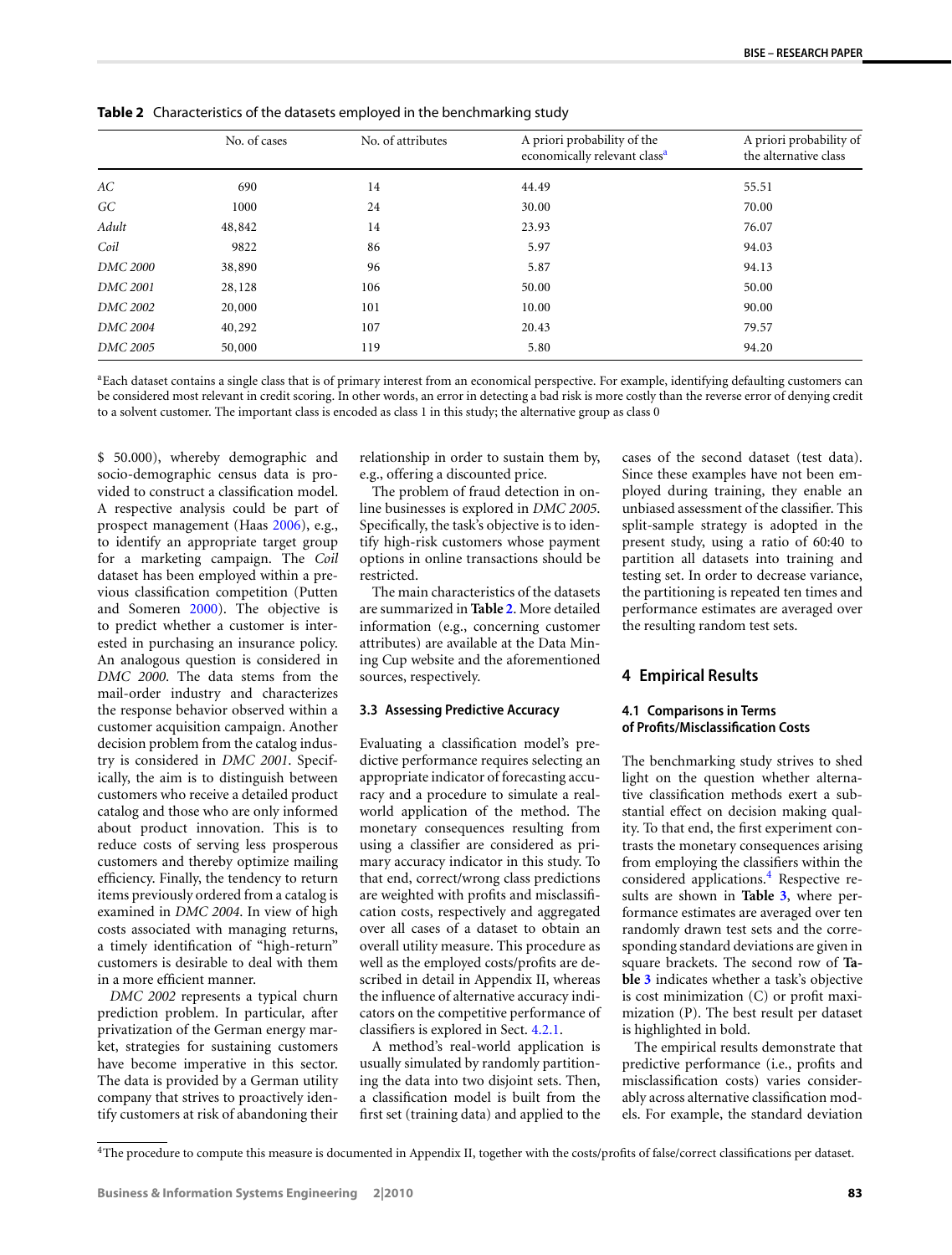<span id="page-5-0"></span>

| 520,988<br>518,060<br>520,729<br>522,209<br>520,018<br>522,715<br>521,310<br>520,454<br>519,209<br>519,907<br>522,467<br>519,427<br>522,249<br>522,067<br>521,264<br>519,427<br>520,781<br>2%<br>(87,586)<br>(58,340)<br>(48, 231)<br>(48, 026)<br>(47, 987)<br>(50, 971)<br>(43,545)<br>(50, 472)<br>(45,217)<br>(42, 933)<br>(46,791)<br>(48,785)<br>(50,466)<br>(50, 497)<br>(40, 472)<br>(59,375)<br>(48, 651)<br>4,657,196<br>,313,006<br>583,786<br>550,985<br>4,625,056<br>4,619,028<br>4,475,442<br>,585,178<br>4,622,923<br>4,636,133<br>4,562,266<br>523,052<br>,610,222<br>4,582,977<br>510,367<br>,473,860<br>4,627,051<br>$\sim$<br>(30, 114)<br>84%<br>(3, 331)<br>16,416)<br>(4, 115)<br>(1, 331)<br>(2,026)<br>(1, 631)<br>(1,874)<br>(2,346)<br>(3,072)<br>(2, 294)<br>(2,090)<br>(1,958)<br>(3, 106)<br>(2,025)<br>(1,745)<br>(2, 267)<br>$-64,628$<br>$-22,309$<br>$-41,948$<br>$-1,504$<br>$-42,948$<br>$-43,919$<br>$-975$<br>6,649<br>$-1,278$<br>$-35,852$<br>$-78,463$<br>$-42,899$<br>$-78,267$<br>$-80,972$<br>$-35,911$<br>44,084<br>$-171$<br>$\sim$<br>3%<br>(4.8)<br>(9.0)<br>(11.8)<br>(11.8)<br>(11.8)<br>(11.8)<br>(11.8)<br>(7.1)<br>(9.1)<br>11.8<br>(1.8)<br>(11.8)<br>(11.8)<br>(11.8)<br>(10.3)<br>(10.3)<br>(11.9)<br>189.0<br>180.5<br>186.6<br>177.5<br>185.8<br>199.2<br>192.2<br>90.1<br>90.1<br>90.1<br>50.1<br>90.1<br>90.1<br>$-90.1$<br>90.1<br>$-90.1$<br>$-50.1$<br>11%<br>(28.4)<br>ට<br>ډ<br>(34.1)<br>6<br>(29.9)<br>(21.3)<br>କ<br>ରି<br>∾<br>∞<br>$\widehat{5}$<br>(28.7)<br>(173.9)<br>(33.<br>(29.0)<br>(28.<br>(43.<br>(35.<br>(18.<br>(18.<br>(16.<br>(25,<br>(19.<br>(33.<br>1,550.8<br>1,414.6<br>1,621.6<br>1,490.3<br>1,514.6<br>1,512.0<br>1,432.5<br>1,366.3<br>1,368.2<br>1,968.0<br>1,920.7<br>1,513.3<br>1,428.2<br>1,518.3<br>1,624.7<br>1,623.7<br>1,495.1<br>Õ<br>(31.3)<br>(44.4)<br>(21.0)<br>(20.6)<br>10%<br>(28.9)<br>(15.3)<br>(30.9)<br>(40.2)<br>(20.5)<br>(28.3)<br>(20.8)<br>(24.6)<br>(16.5)<br>(12.9)<br>(26.5)<br>(23.2)<br>(17.1)<br>308.6<br>288.5<br>318.5<br>276.5<br>368.9<br>366.2<br>323.3<br>272.9<br>297.9<br>273.5<br>318.3<br>300.3<br>293.3<br>271.7<br>340.7<br>330.3<br>296.7<br>$\circ$<br>(3.0)<br>(4.5)<br>21%<br>(3.4)<br>(2.1)<br>(4.4)<br>(3.6)<br>(2.3)<br>(2.0)<br>(2.5)<br>(2.3)<br>(1.8)<br>(3.6)<br>(3.0)<br>(2.0)<br>(2.7)<br>$\overline{1.9}$<br>(2.2)<br>22.0<br>26.9<br>23.6<br>19.6<br>19.6<br>19.0<br>31.6<br>22.9<br>19.6<br>19.3<br>20.7<br>19.8<br>19.2<br>19.2<br>32.7<br>19.1<br><u>io</u> 1<br>O<br>(see Table 1)<br>Bag-LogReg<br>Bag-NBayes<br>Bag-CART<br>Bag-C4.5<br>RBFSVM<br>LogReg<br>NBayes<br>Mean <sup>a</sup><br>K-NN<br><b>ISVM</b><br>CART<br><b>RVM</b><br>C4.5<br>QDA<br>LDA<br>SGB<br>RF |  | <b>GC</b> | Adult | Coil | <b>DMC 2000</b> | DMC 200 | <b>DMC 2002</b> |                        | <b>DMC 2004</b> |                   | <b>DMC 2005</b> |                        |
|----------------------------------------------------------------------------------------------------------------------------------------------------------------------------------------------------------------------------------------------------------------------------------------------------------------------------------------------------------------------------------------------------------------------------------------------------------------------------------------------------------------------------------------------------------------------------------------------------------------------------------------------------------------------------------------------------------------------------------------------------------------------------------------------------------------------------------------------------------------------------------------------------------------------------------------------------------------------------------------------------------------------------------------------------------------------------------------------------------------------------------------------------------------------------------------------------------------------------------------------------------------------------------------------------------------------------------------------------------------------------------------------------------------------------------------------------------------------------------------------------------------------------------------------------------------------------------------------------------------------------------------------------------------------------------------------------------------------------------------------------------------------------------------------------------------------------------------------------------------------------------------------------------------------------------------------------------------------------------------------------------------------------------------------------------------------------------------------------------------------------------------------------------------------------------------------------------------------------------------------------------------------------------------------------------------------------------------------------------------------------------------------------------------------------------------------------------------------------------------------------------------------------------------------------------------------------------------------------------------------------------------------------------------------------------------------------------------------------------|--|-----------|-------|------|-----------------|---------|-----------------|------------------------|-----------------|-------------------|-----------------|------------------------|
|                                                                                                                                                                                                                                                                                                                                                                                                                                                                                                                                                                                                                                                                                                                                                                                                                                                                                                                                                                                                                                                                                                                                                                                                                                                                                                                                                                                                                                                                                                                                                                                                                                                                                                                                                                                                                                                                                                                                                                                                                                                                                                                                                                                                                                                                                                                                                                                                                                                                                                                                                                                                                                                                                                                                  |  |           |       |      |                 |         |                 |                        | $\sim$          |                   | $\sim$          |                        |
|                                                                                                                                                                                                                                                                                                                                                                                                                                                                                                                                                                                                                                                                                                                                                                                                                                                                                                                                                                                                                                                                                                                                                                                                                                                                                                                                                                                                                                                                                                                                                                                                                                                                                                                                                                                                                                                                                                                                                                                                                                                                                                                                                                                                                                                                                                                                                                                                                                                                                                                                                                                                                                                                                                                                  |  |           |       |      |                 |         |                 | (1,585)                | 8,435           | $\left( 8\right)$ | 256,545         | (763)                  |
|                                                                                                                                                                                                                                                                                                                                                                                                                                                                                                                                                                                                                                                                                                                                                                                                                                                                                                                                                                                                                                                                                                                                                                                                                                                                                                                                                                                                                                                                                                                                                                                                                                                                                                                                                                                                                                                                                                                                                                                                                                                                                                                                                                                                                                                                                                                                                                                                                                                                                                                                                                                                                                                                                                                                  |  |           |       |      |                 |         |                 | (1,540)                | 8,897           | $\left(5\right)$  | 255,080         | (669)                  |
|                                                                                                                                                                                                                                                                                                                                                                                                                                                                                                                                                                                                                                                                                                                                                                                                                                                                                                                                                                                                                                                                                                                                                                                                                                                                                                                                                                                                                                                                                                                                                                                                                                                                                                                                                                                                                                                                                                                                                                                                                                                                                                                                                                                                                                                                                                                                                                                                                                                                                                                                                                                                                                                                                                                                  |  |           |       |      |                 |         |                 | (2, 150)               | 8,429           | (65)              | 255,031         | (795)                  |
|                                                                                                                                                                                                                                                                                                                                                                                                                                                                                                                                                                                                                                                                                                                                                                                                                                                                                                                                                                                                                                                                                                                                                                                                                                                                                                                                                                                                                                                                                                                                                                                                                                                                                                                                                                                                                                                                                                                                                                                                                                                                                                                                                                                                                                                                                                                                                                                                                                                                                                                                                                                                                                                                                                                                  |  |           |       |      |                 |         |                 | (1,113)                | 10,156          | 340)              | 257,914         | (805)                  |
|                                                                                                                                                                                                                                                                                                                                                                                                                                                                                                                                                                                                                                                                                                                                                                                                                                                                                                                                                                                                                                                                                                                                                                                                                                                                                                                                                                                                                                                                                                                                                                                                                                                                                                                                                                                                                                                                                                                                                                                                                                                                                                                                                                                                                                                                                                                                                                                                                                                                                                                                                                                                                                                                                                                                  |  |           |       |      |                 |         |                 | (1,532)                | 8,912           | 276)              | 254,324         | (935)                  |
|                                                                                                                                                                                                                                                                                                                                                                                                                                                                                                                                                                                                                                                                                                                                                                                                                                                                                                                                                                                                                                                                                                                                                                                                                                                                                                                                                                                                                                                                                                                                                                                                                                                                                                                                                                                                                                                                                                                                                                                                                                                                                                                                                                                                                                                                                                                                                                                                                                                                                                                                                                                                                                                                                                                                  |  |           |       |      |                 |         |                 | (2,102)                | 9,665           | 303)              | 253,171         | (1,369)                |
|                                                                                                                                                                                                                                                                                                                                                                                                                                                                                                                                                                                                                                                                                                                                                                                                                                                                                                                                                                                                                                                                                                                                                                                                                                                                                                                                                                                                                                                                                                                                                                                                                                                                                                                                                                                                                                                                                                                                                                                                                                                                                                                                                                                                                                                                                                                                                                                                                                                                                                                                                                                                                                                                                                                                  |  |           |       |      |                 |         |                 | (1, 255)               | 9,005           | (70)              | 254,669         | (1,165)                |
|                                                                                                                                                                                                                                                                                                                                                                                                                                                                                                                                                                                                                                                                                                                                                                                                                                                                                                                                                                                                                                                                                                                                                                                                                                                                                                                                                                                                                                                                                                                                                                                                                                                                                                                                                                                                                                                                                                                                                                                                                                                                                                                                                                                                                                                                                                                                                                                                                                                                                                                                                                                                                                                                                                                                  |  |           |       |      |                 |         |                 | (1, 226)               | 10,254          | (76)              | 257,688         | (837)                  |
|                                                                                                                                                                                                                                                                                                                                                                                                                                                                                                                                                                                                                                                                                                                                                                                                                                                                                                                                                                                                                                                                                                                                                                                                                                                                                                                                                                                                                                                                                                                                                                                                                                                                                                                                                                                                                                                                                                                                                                                                                                                                                                                                                                                                                                                                                                                                                                                                                                                                                                                                                                                                                                                                                                                                  |  |           |       |      |                 |         |                 | (1,571)                | 10,310          | (83)              | 254,629         | 1,311                  |
|                                                                                                                                                                                                                                                                                                                                                                                                                                                                                                                                                                                                                                                                                                                                                                                                                                                                                                                                                                                                                                                                                                                                                                                                                                                                                                                                                                                                                                                                                                                                                                                                                                                                                                                                                                                                                                                                                                                                                                                                                                                                                                                                                                                                                                                                                                                                                                                                                                                                                                                                                                                                                                                                                                                                  |  |           |       |      |                 |         |                 | (1, 188)               | 10,261          | (73)              | 257,798         | (854)                  |
|                                                                                                                                                                                                                                                                                                                                                                                                                                                                                                                                                                                                                                                                                                                                                                                                                                                                                                                                                                                                                                                                                                                                                                                                                                                                                                                                                                                                                                                                                                                                                                                                                                                                                                                                                                                                                                                                                                                                                                                                                                                                                                                                                                                                                                                                                                                                                                                                                                                                                                                                                                                                                                                                                                                                  |  |           |       |      |                 |         |                 | (1,663)                | 8,391           | $(\Sigma)$        | 256,233         | (1,378)                |
|                                                                                                                                                                                                                                                                                                                                                                                                                                                                                                                                                                                                                                                                                                                                                                                                                                                                                                                                                                                                                                                                                                                                                                                                                                                                                                                                                                                                                                                                                                                                                                                                                                                                                                                                                                                                                                                                                                                                                                                                                                                                                                                                                                                                                                                                                                                                                                                                                                                                                                                                                                                                                                                                                                                                  |  |           |       |      |                 |         |                 | (1,524)                | 10,306          | (80)              | 257,535         | 1,183                  |
|                                                                                                                                                                                                                                                                                                                                                                                                                                                                                                                                                                                                                                                                                                                                                                                                                                                                                                                                                                                                                                                                                                                                                                                                                                                                                                                                                                                                                                                                                                                                                                                                                                                                                                                                                                                                                                                                                                                                                                                                                                                                                                                                                                                                                                                                                                                                                                                                                                                                                                                                                                                                                                                                                                                                  |  |           |       |      |                 |         |                 | (1,494)                | 10,089          | (49)              | 256,656         | 1,311                  |
|                                                                                                                                                                                                                                                                                                                                                                                                                                                                                                                                                                                                                                                                                                                                                                                                                                                                                                                                                                                                                                                                                                                                                                                                                                                                                                                                                                                                                                                                                                                                                                                                                                                                                                                                                                                                                                                                                                                                                                                                                                                                                                                                                                                                                                                                                                                                                                                                                                                                                                                                                                                                                                                                                                                                  |  |           |       |      |                 |         |                 | (1,260)                | 10,151          | (69)              | 257,233         | 1,240)                 |
|                                                                                                                                                                                                                                                                                                                                                                                                                                                                                                                                                                                                                                                                                                                                                                                                                                                                                                                                                                                                                                                                                                                                                                                                                                                                                                                                                                                                                                                                                                                                                                                                                                                                                                                                                                                                                                                                                                                                                                                                                                                                                                                                                                                                                                                                                                                                                                                                                                                                                                                                                                                                                                                                                                                                  |  |           |       |      |                 |         |                 | (1, 276)               | 10,219          | (69)              | 256,184         | (810)                  |
|                                                                                                                                                                                                                                                                                                                                                                                                                                                                                                                                                                                                                                                                                                                                                                                                                                                                                                                                                                                                                                                                                                                                                                                                                                                                                                                                                                                                                                                                                                                                                                                                                                                                                                                                                                                                                                                                                                                                                                                                                                                                                                                                                                                                                                                                                                                                                                                                                                                                                                                                                                                                                                                                                                                                  |  |           |       |      |                 |         |                 | (1, 233)               | 10,161          | (66)              | 257,560         | (895)                  |
|                                                                                                                                                                                                                                                                                                                                                                                                                                                                                                                                                                                                                                                                                                                                                                                                                                                                                                                                                                                                                                                                                                                                                                                                                                                                                                                                                                                                                                                                                                                                                                                                                                                                                                                                                                                                                                                                                                                                                                                                                                                                                                                                                                                                                                                                                                                                                                                                                                                                                                                                                                                                                                                                                                                                  |  |           |       |      |                 |         |                 | (1,366)                | 9,603           | 772)              | 256,140         | (1, 479)               |
|                                                                                                                                                                                                                                                                                                                                                                                                                                                                                                                                                                                                                                                                                                                                                                                                                                                                                                                                                                                                                                                                                                                                                                                                                                                                                                                                                                                                                                                                                                                                                                                                                                                                                                                                                                                                                                                                                                                                                                                                                                                                                                                                                                                                                                                                                                                                                                                                                                                                                                                                                                                                                                                                                                                                  |  |           |       |      |                 |         |                 | 0%                     |                 | 8%                |                 | 1%                     |
| 1,986<br>4%<br>181,753<br>130%<br>28,958<br>5%<br>9.0<br>4%<br>61.9<br>20%<br>69.0<br>19%<br>4.6<br>Best vs. C4.5                                                                                                                                                                                                                                                                                                                                                                                                                                                                                                                                                                                                                                                                                                                                                                                                                                                                                                                                                                                                                                                                                                                                                                                                                                                                                                                                                                                                                                                                                                                                                                                                                                                                                                                                                                                                                                                                                                                                                                                                                                                                                                                                                                                                                                                                                                                                                                                                                                                                                                                                                                                                                |  |           |       |      |                 |         |                 | 0%                     | 1,306           | 14%               | 3,245           | 1%                     |
| 249<br>2%<br>106,211<br>108%<br>84,916<br>5%<br>9.0<br>%<br>Š<br>147.0<br>2%<br>4.8<br>4%<br>0.8<br>Best vs. LogReg                                                                                                                                                                                                                                                                                                                                                                                                                                                                                                                                                                                                                                                                                                                                                                                                                                                                                                                                                                                                                                                                                                                                                                                                                                                                                                                                                                                                                                                                                                                                                                                                                                                                                                                                                                                                                                                                                                                                                                                                                                                                                                                                                                                                                                                                                                                                                                                                                                                                                                                                                                                                              |  |           |       |      |                 |         |                 | $\partial^o\!\!\delta$ | 154             | 2%                | 0               | $\partial^o\!\!\delta$ |

**Table 3** Monetary assessment of alternative classification models

Table 3 Monetary assessment of alternative classification models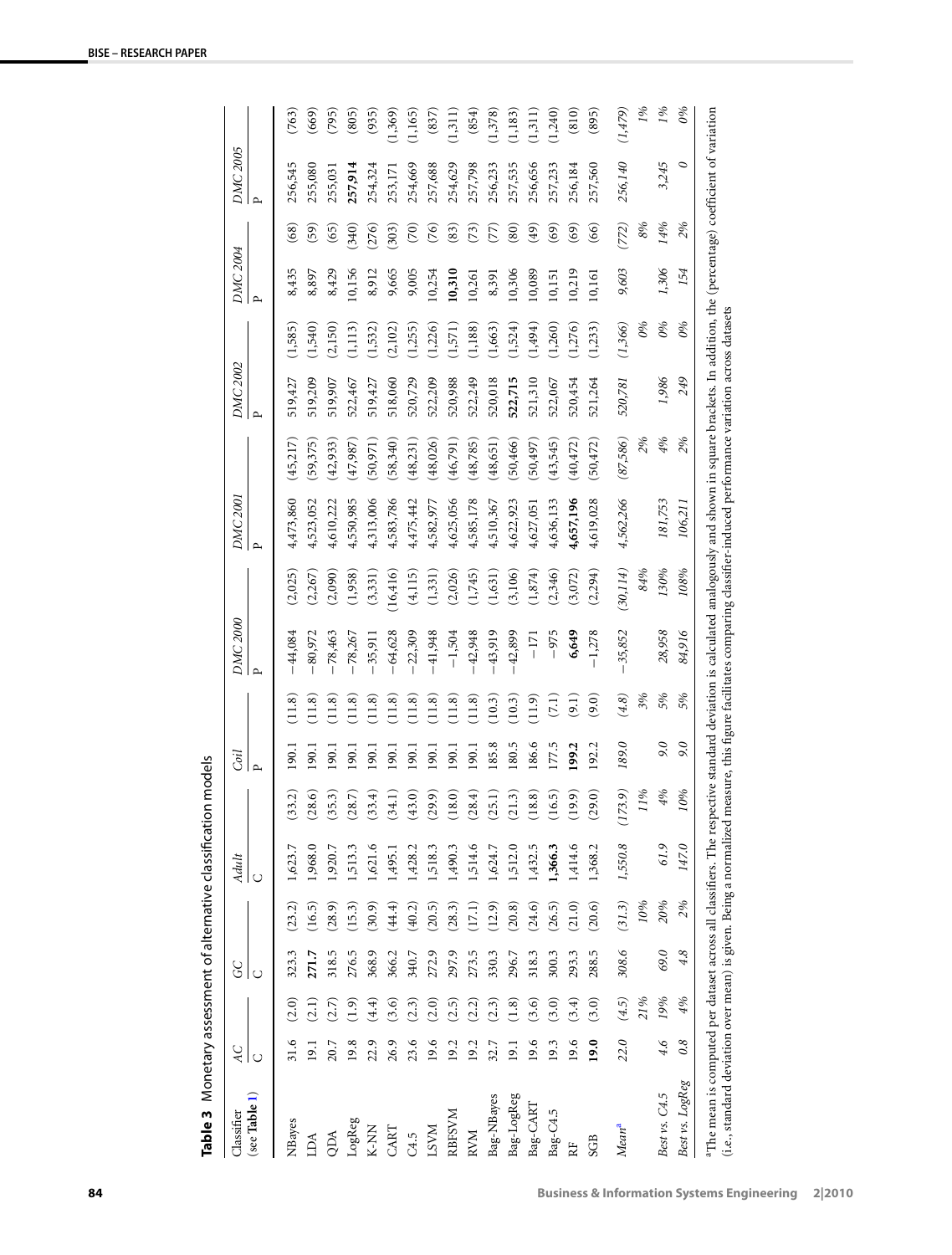of misclassification costs for *AC* is 4,5. This translates into a 21% deviation from the mean costs across all methods. Respective statistics are given for all datasets in the row *Mean* in **Table [3](#page-5-0)**.

More formally, significant performance variations may be detected by means of the *Friedman*-Test (Demšar [2006](#page-13-0), p. 9ff.). Specifically, the test's null-hypothesis that no significant differences exists between classifiers can be rejected with high probability (*>*0.9999) for the results of **Table [3](#page-5-0)**. Therefore, it may be concluded that the selection of a particular classification model has a significant impact upon predictive performance and, thus, decision quality.

It has been reported that considering only a single model, predominantly logistic regression, is still a common practice in many (marketing) applications (Cui and Curry [2005,](#page-13-0) p. 595; Lemmens and Croux [2006,](#page-13-0) p. 276). Considering previous results, such practices should be revised. In particular, the last row of **Table [3](#page-5-0)** gives the relative difference between the best method per dataset and logistic regression and C4.5, respectively. Apparently, improvements of some percent over these well established techniques are well achievable and would translate into noteworthy profit increases/cost reductions in practical applications. For example, a two-percent increase in predictive performance leverages profits of € 106,211 in the case of *DMC 2001*. Consequently, to solve a given decision problem, a comparison of multiple alternative classifiers should axiomatically be undertaken, i.e., to identify the most suitable candidate model.

Having established the need for classifier benchmarks in general, the following experiment strives to clarify whether more attention should be devoted to novel classifiers within such comparisons. To that end, the results of **Table [3](#page-5-0)** are normalized so as to ensure that all figures range from zero to one, with one denoting highest performance for a given dataset. Afterwards, the mean performances for the two groups of established versus novel classifiers are calculated, whereby the former are represented by statistical and nearest neighbor methods as well as decision tree classifiers and



**Fig. 1** Comparison of established versus novel classifiers

the latter by support vector machines and ensembles. (see **Table [1](#page-3-0)**). The results of the comparison are shown in **Fig. 1**.

**Fig. 1** shows a clear trend towards modern methods. The latter deliver superior predictive performance in eight out of nine cases. A one-tailed T-test for paired samples confirms that the mean performance of novel classifiers is significantly higher than those of classical techniques.<sup>5</sup> Therefore, a stronger consideration of modern classification models in practical application appears well justified. This means, they should be considered alongside traditional methods when selecting a classifier for a given decision problem.

However, it has to be scrutinized whether the previous results facilitate more concrete recommendations, i.e., with respect to which particular techniques should be considered, or in other words appear most suitable for customer-centric classification. To shed some light upon this question, the subsequent experiment performs a statistical test, the *Nemenyi*-Test, for all possible pairwise combinations of classifiers. The test checks whether performance differences between two techniques are statistically significant (Demšar [2006](#page-13-0), p. 9 ff). The *Nemenyi*-Test is based upon differences in classifier rankings. A ranking is obtained by ordering all classifiers according to their performance from best (rank one) to worst (rank sixteen), and

averaging the resulting ranks across all datasets. The test results are presented in **Fig. [2](#page-7-0)**, which depicts all classifiers' mean ranks in ascending order. Hence, a low (mean) rank indicates superior forecasting accuracy. The horizontal lines represent significance thresholds. That is, the rightmost end of each line indicates from which mean rank onwards the corresponding classifier significantly outperforms an alternative method at the 5% level.

The classifier ranking re-emphasizes the superiority of novel methods in the sense that they achieve better (lower) ranks than their traditional counterparts with very few exceptions. In view of the widespread use of decision trees in practical applications, the performance of the two representatives C4.5 and CART is particularly disappointing and casts doubt upon their appropriateness for the domain considered here. In contrast, the logistic regression classifier is well competitive to any new method.

Predictions of overall best performing classifier, SGB, are significantly better than some alternative methods. However, a significant difference between SGB and, e.g., logistic regression cannot be detected. In all cases where classifier performances do not differ significantly, it must be concluded that the empirical results do not provide sufficient evidence for judging whether the observed perfor-

<sup>&</sup>lt;sup>5</sup>The empirical results allow rejecting the null-hypothesis that the mean forecasting accuracy between both groups does not differ with high probability (*>*0.9999).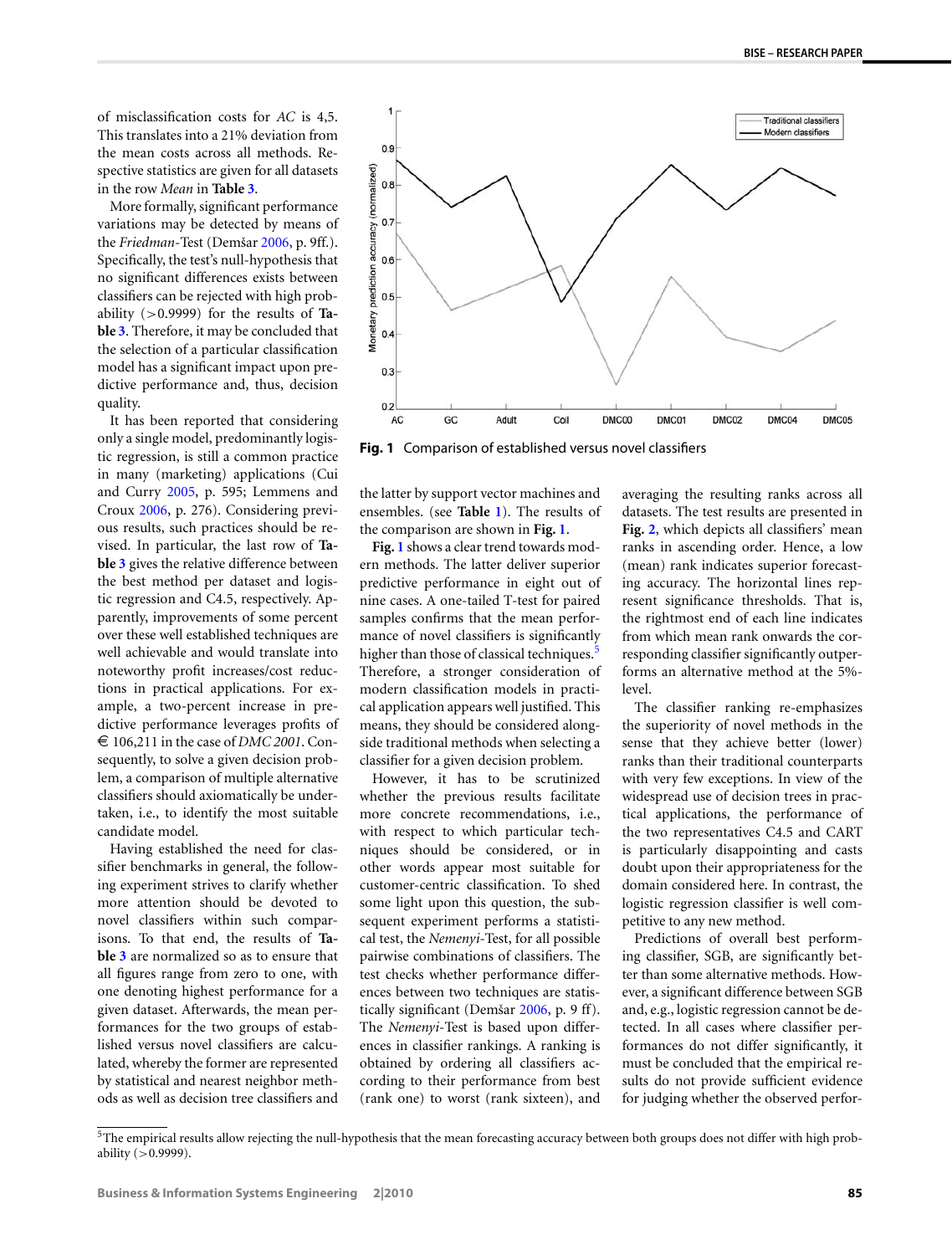<span id="page-7-0"></span>

**Fig. 2** Results of the Nemenyi-Test with significance level  $\alpha = 0.05$ 

mance (i.e., rank) differences are systematic or random.<sup>6</sup>

Since several pairwise comparisons remain insignificant, the following experiments aim at appraising the stability and generalizability of observed results and clarifying whether, e.g., SGB or the runner-up RF are really well suited for customer-centric classification.

#### **4.2 External Validity of Benchmarking Results**

#### **4.2.1 The Impact of Alternative Accuracy Indicators**

Previous experiments have employed a monetary accuracy indicator to measure a classification model's predictive power. Although this figure can be considered highly relevant in corporate planning contexts, it depends upon the specific decision problem and especially upon the (estimated) costs/profits of wrong/correct classifications (see **Table 7** in Appendix II). Consequently, the study's results, i.e., the performance ranking of alternative classification models, may differ if other accuracy indicators are employed.

Several statistics have been proposed in the literature to assess a classifier's (predictive) performance. In particular,

three main branches can be distinguished: Some indicators ground on a discrete (crisp) classification of objects into classes and measure – in different ways – the accuracy of such a categorization. Among others, this group includes the well-known classification accuracy (percentage of correct classification) and its inverse, classification error, as well as different averages of class-individual accuracy/error-rates. The monetary indicator used above also belongs to this category. Other accuracy indicators take the distance between a classifier's prediction and an object's true class into account. Representatives of this type include, e.g., the mean squared error measure which is commonly employed to assess the forecasting accuracy of regression models. Finally, some accuracy indicators assess a model's capability to rank objects according to their probability of being member of a particular class. The area under a receiver-operating-characteristics curve (AUC) is probably the most widely used ranking measure (Fawcett [2006,](#page-13-0) p. 873).

In order to explore the influence of alternative accuracy indicators on the study's results, the previous analysis (see Sect. 4.1) is repeated with nine alternative indicators. The selection of different candidate measures is guided by Caruana and Niculescu-Mizil [\(2006](#page-13-0)) and includes discrete, distance-based and

ranking indicators. Specifically, classification accuracy (CA), the arithmetric (A-Mean) and geometric mean (G-Mean) of class-specific classification accuracy, the F-measure, $7$  the Lift-Index, which is particularly popular in marketing contexts, with thresholds of 10 and 30%, the mean cross-entropy (MXS), the root mean squared error (RMSE) and the AUC are considered. A more detailed description of these measures is given by Caruana and Niculescu-Mizil ([2004,](#page-13-0) p. 77–78) as well as Crone et al. ([2006,](#page-13-0) p. 790).

To take account of different measurement ranges among different indicators, all results are normalized to the interval [0*,* 1], whereby a value of one represents an optimal prediction. Consequently, nine performance estimates (one per indicator) are obtained per classifier and dataset. Due to normalization, these can be averaged to give an aggregated performance measure per classifier and dataset. This aggregated accuracy indicator is referred to as mean normalized performance (MNP) in the remainder of the paper.

Ranking classifiers according to MNP and averaging over datasets, the statistical comparison of performance differences (**Fig. 2**) can be repeated, whereby mean ranks are now computed in terms of MNP. Respective results are shown in **Fig. [3](#page-8-0)**.

A comparison of **Figs. 2** and **[3](#page-8-0)** reveals minor differences within the two classifier rankings. However, the strong trend towards novel method persists and SGB once more achieves the overall best result, significantly outperforming QDA and all other competitors with higher rank. Moreover, the similarity of the two rankings (**Figs. 2** and **[3](#page-8-0)**) may be confirmed by means of a correlation analysis (**Table [4](#page-9-0)**). In particular, the ranking of classifiers across all datasets is determined for each accuracy indicator individually. Subsequently, correlations between all possible pairs of rankings are computed to appraise the degree of correspondence between classifier performances in terms of different accuracy indicators.8 A strong positive correlation (*>*0.6) can be observed in most cases and most correlations are statistically signif-

 $6$ Note that the reverse conclusion, i.e., that two classifiers perform alike if they do not differ significantly, is statistically incorrect. Whereas rejecting the null-hypothesis facilitates the conclusion that the alternative hypothesis is correct with high probability (i.e., 1-significance level), a failure to do so does not allow to draw any conclusions regarding the correctness of the alternative hypothesis.

<sup>&</sup>lt;sup>7</sup>The F-measure is widely used in the field of Information Retrieval. Basically, it is calculated as the weighted harmonic mean of precision and sensitivity (Caruana and Niculescu-Mizil [2004,](#page-13-0) p. 78), whereby a weight of 0.5 is used in this study.

<sup>8</sup>*Kendall*'s Tau is used to assess ranking correlation.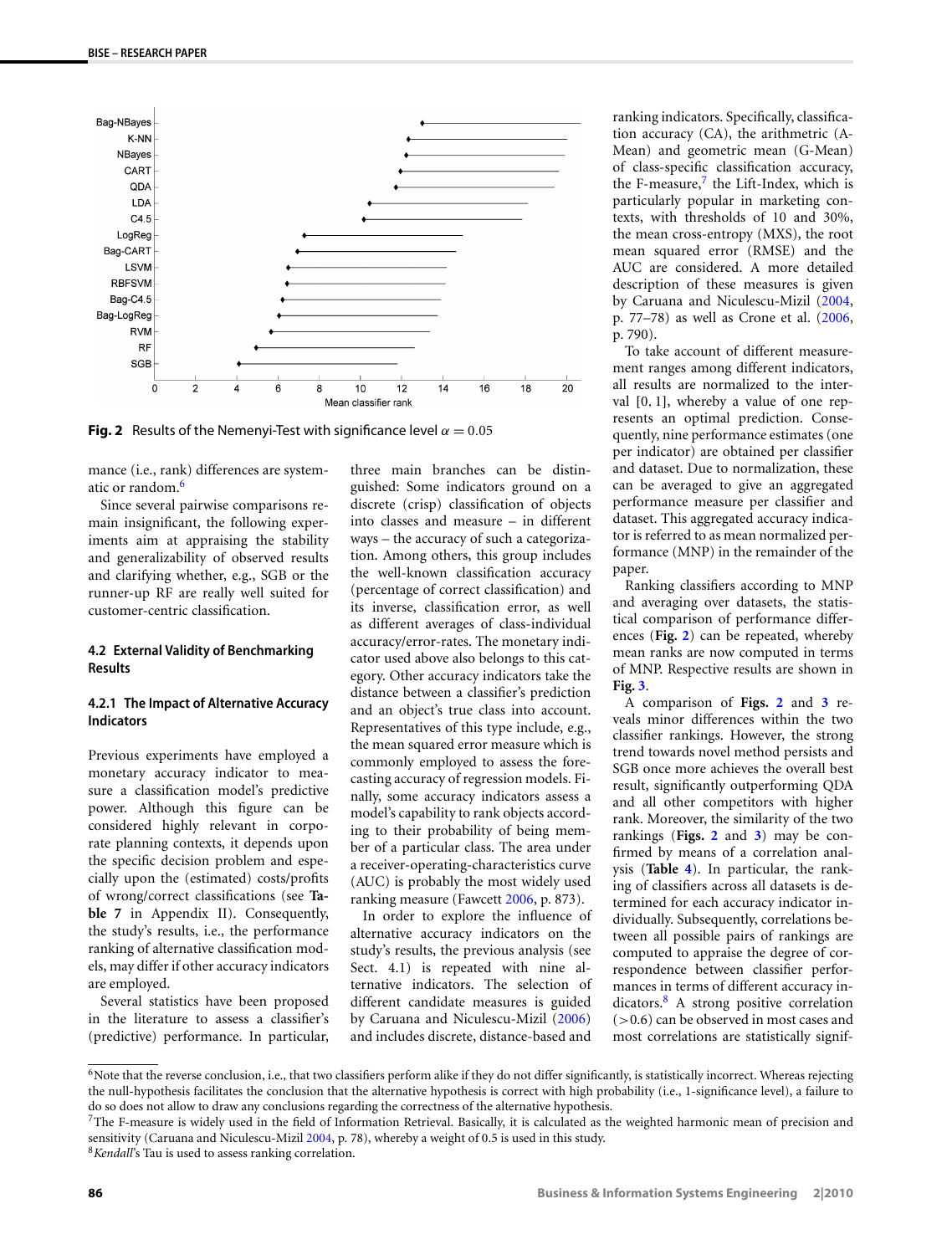<span id="page-8-0"></span>

**Fig. 3** Results of the Nemenyi-Test with significance level  $\alpha = 0.05$  on the basis of a MNP-based ranking of classifiers across all datasets

icant. Especially the monetary accuracy indicator is highly correlated with many alternative indicators, which follows from the first column of **Table [4](#page-9-0)**.

In view of the results of **Fig. [3](#page-5-0)** and **Table [4](#page-9-0)**, it may be concluded that the previous findings concerning the general suitability of novel classification models and the particular appropriateness of SGB do not depend upon the employed accuracy indicators. In other words, the comparative performance of alternative classifiers is similar over a wide range of candidate indicators.

#### **4.2.2 The Impact of Problem Characteristics**

In addition to alternative accuracy indicators, the particular characteristics of the decision problem could affect a classification model's performance. For example, it is possible that some classifiers excel in specific circumstances, but fail in others. If such patterns exist, they could offer valuable information concerning the requirements of a classification model and thus complement the study's results. Furthermore, classifiers' sensitivity (or robustness) towards problem-specific characteristics is important for assessing the external validity of the observed results, i.e., to what extent they may be generalized to other tasks.

Within classification analysis, each decision task is represented by a collection of classes, objects and measurements (i.e., attributes). All classifiers operate on this abstract level, i.e., a dataset of examples. Consequently, the characteristics of a respective dataset are an important determinant of classification performance. In particular, **Table [2](#page-4-0)** identifies dataset size, the number of (customer) attributes as well as the (im-)balance of class distributions as possible drivers of classification performance. In addition, the complexity of the prediction task itself can be considered a fourth determinant characterizing a particular decision problem. The latter may be approximated by the means of the forecasting accuracy that can be achieved with a simple classifier.

In order to scrutinize the importance of problem specific characteristics for classifier performance, different levels for each factor need to be defined to, e.g., decide when to consider the number of attributes as "large". This step entails some uncertainty. **Table [5](#page-9-0)** shows a grouping that strives to achieve a balance between an accurate separation on the one hand and a manageable number of factor levels on the other. It should be noted that the predictive accuracy of Naïve Bayes has been employed to classify decision problems according to their complexity.<sup>9</sup>

**Table [5](#page-9-0)** represents the basis for the following experiment: For each factor level, we compute the rank a classifier would achieve if only datasets (problems) of the respective level were incorporated in the study. For example, consider the factor dataset size and the factor level small. In this case, a classifier's performance is calculated as the average of its ranks on *AC, GC* and *Coil*, whereby the MNP is employed as performance measure to account for the possible effect of alternative accuracy measures.

Results of the experiment (**Fig. [4](#page-10-0)**) indicate that no factor has a substantial impact on the classifier ranking. On the contrary, a high degree of similarity can be observed between the rankings resulting from different factor levels. That is, a classifier which performs well in, e.g., high dimensional settings (no. of at $tributes = high)$  is likely to also achieve good results when only a small number of attributes is available. The LDA classifier may be seen as an exception since its performance shows some variation between the two cases. However, considering all factors, such variations between one method's ranks across different factor levels are uncommon and occur most likely within the group of traditional methods and LDA in particular. Concerning the group of novel techniques, the RF classifier shows some irregularity, whereas the performances of the other techniques display little if any variation.

Furthermore, the correlation among classifier rankings across different factor levels can once more be appraised in terms of Kendall's Tau. In particular, correlations are strongly positive (*>*0.61) and statistically significant on the 1% level without exception. Therefore, it may be concluded that the problem specific characteristics of **Table [5](#page-9-0)** (and their categorization) have little effect on the ranking of competing classifiers.

#### **4.2.3 The Impact of Dataset Selection**

The benchmarking study embraces a comparably large number of datasets to secure the representativeness of empirical results. Nonetheless, it is important to examine the stability of results with respect to dataset selection, i.e., assess the likelihood of observing a similar ranking of classifiers when working with other data. In order to shed some light upon this question, a bootstrapping experiment is conducted. A random sample of nine datasets is drawn from the given decision problems with replacement. Consequently, some datasets will appear mul-

 $9$ The categorization is based upon the AUC since this criterion is independent of dataset characteristics like, e.g., the skewness of class distributions or the asymmetry of error costs (Fawcett [2006](#page-13-0), p. 873). Thus, it appears well suited for assessing the general complexity of a classification task.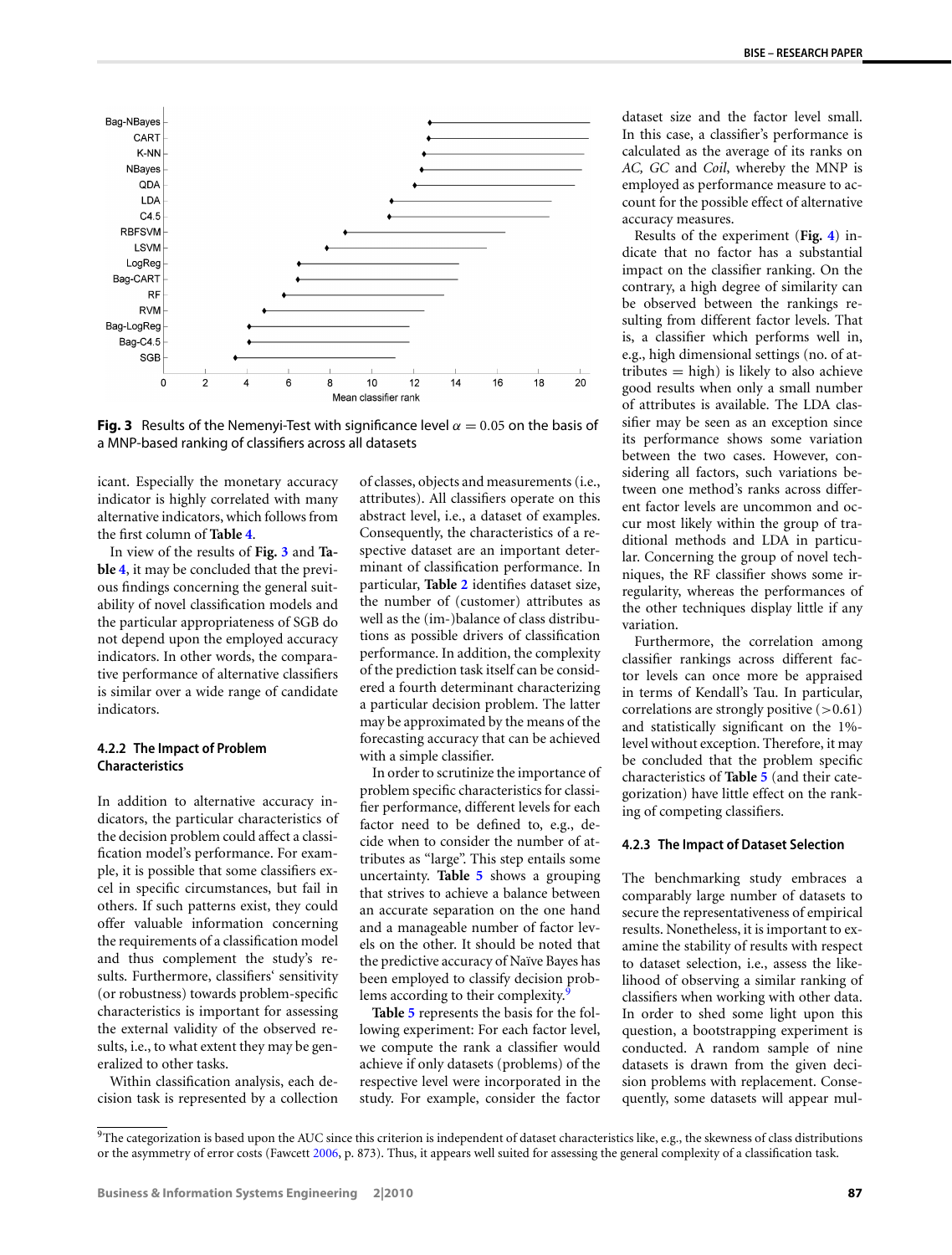|                | Costs/profits | <b>CA</b> | A-Mean | G-Mean | F-measure | Lift $_{10\%}$ | $Lift30%$ | <b>RMSE</b> | <b>MXE</b> | <b>AUC</b> |
|----------------|---------------|-----------|--------|--------|-----------|----------------|-----------|-------------|------------|------------|
| Costs/profits  | 1.00          |           |        |        |           |                |           |             |            |            |
| CA             | 0.78          | 1.00      |        |        |           |                |           |             |            |            |
| A-Mean         | 0.78          | 0.92      | 1.00   |        |           |                |           |             |            |            |
| G-Mean         | 0.78          | 0.94      | 0.96   | 1.00   |           |                |           |             |            |            |
| F-measure      | 0.78          | 0.92      | 0.99   | 0.95   | 1.00      |                |           |             |            |            |
| Lift $_{10\%}$ | 0.63          | 0.81      | 0.80   | 0.83   | 0.79      | 1.00           |           |             |            |            |
| Lift $30\%$    | 0.66          | 0.62      | 0.62   | 0.62   | 0.62      | 0.64           | 1.00      |             |            |            |
| RMSE           | 0.48          | 0.51      | 0.45   | 0.47   | 0.46      | 0.35           | 0.29      | 1.00        |            |            |
| <b>MXE</b>     | 0.66          | 0.77      | 0.73   | 0.72   | 0.74      | 0.66           | 0.73      | 0.49        | 1.00       |            |
| AUC            | 0.62          | 0.66      | 0.62   | 0.64   | 0.61      | 0.72           | 0.77      | 0.37        | 0.71       | 1.00       |

<span id="page-9-0"></span>**Table 4** Correlation between classifier rankings across different accuracy indicators

All correlations not explicitly highlighted are significant at the 1%-level. Italic face indicates that a correlation is significant at the 5%-level, whereas bold face highlights insignificant correlations

**Table 5** Factors and factor level of dataset specific characteristics

|                 | Dataset size |        | No. of attributes |       |                    | Class imbalance |       | Task complexity |
|-----------------|--------------|--------|-------------------|-------|--------------------|-----------------|-------|-----------------|
|                 | Value        | Group  | Value             | Group | Value <sup>a</sup> | Group           | Value | Group           |
| АC              | 690          | Small  | 14                | Small | 44.49              | Small           | 0.82  | Small           |
| GC.             | 1000         | Small  | 24                | Small | 30.00              | Small           | 0.76  | Small           |
| Adult           | 48,842       | Large  | 14                | Small | 23.93              | Medium          | 0.89  | Small           |
| Coil            | 9822         | Small  | 86                | Large | 5.97               | Large           | 0.69  | Large           |
| <b>DMC 2000</b> | 38.890       | Large  | 96                | Large | 5.87               | Large           | 0.78  | Small           |
| <b>DMC 2001</b> | 28,128       | Medium | 106               | Large | 50.00              | Small           | 0.62  | Large           |
| DMC 2002        | 20,000       | Medium | 101               | Large | 10.00              | Large           | 0.60  | Large           |
| <b>DMC 2004</b> | 40,292       | Large  | 107               | Large | 20.43              | Medium          | 0.75  | Small           |
| DMC 2005        | 50,000       | Large  | 119               | Large | 5.80               | Large           | 0.65  | Large           |

<sup>a</sup>A priori probability of class 1

tiple times in the sample, whereas others are neglected. Subsequently, a classifier ranking is produced for the respective sample using the MNP as indicator of predictive accuracy. Since the resulting ranking is based upon a random sample of datasets, deviation from the previous results (**Fig. [3](#page-8-0)**) may occur. Specifically, large deviations would indicate that classifier performance varies considerably with the particular selection of benchmarking datasets.

The procedure is repeated 1,000 times, each time with a different random (bootstrap) sample of datasets. Thus, 1,000 ranks are obtained per classifier and the average of these ranks is depicted in **Fig. [5](#page-11-0)**. The horizontal lines represent an interval of one standard deviation around the mean.

On average, the bootstrapping experiment gives the same ranking as observed on the original nine datasets (see **Fig. [3](#page-8-0)**).

Although the standard deviations indicate that the selection of datasets affects the classifier ranking moderately, it does not influence the trend towards novel methods. This follows mainly from the large gap between the RBFSVM classifier and C4.5, which represents a border between the novel and most traditional classifiers. In view of the standard deviations observed within the experiment, it appears unlikely that this gap will be surmounted if other data is employed. In this respect, the analysis provides little evidence for dependence between classifier ranking and dataset selection. In other words, it is likely that a similar precedence of alternative classification models can be observed on other data and in other applications, respectively. Consequently, the previous recommendation to intensify the use of novel classifiers in corporate applications can be maintained.

#### **5 Summary and Discussion**

The paper is concerned with the design and the results of an empirical benchmarking experiment of established versus novel classification models in customercentric decision problems. In particular, we have explored whether recently proposed techniques offer notable improvements over more traditional counterparts within the considered application context. The observed results allow the conclusion that this is the case for the datasets and methods employed in the study. Specifically, the predictions of modern methods proved to be much more accurate on average. Moreover, additional experiments have confirmed the robustness of this finding with respect to accuracy indicators, problem characteristics and dataset selection.

It is arguable which recommendations should be derived from the observed re-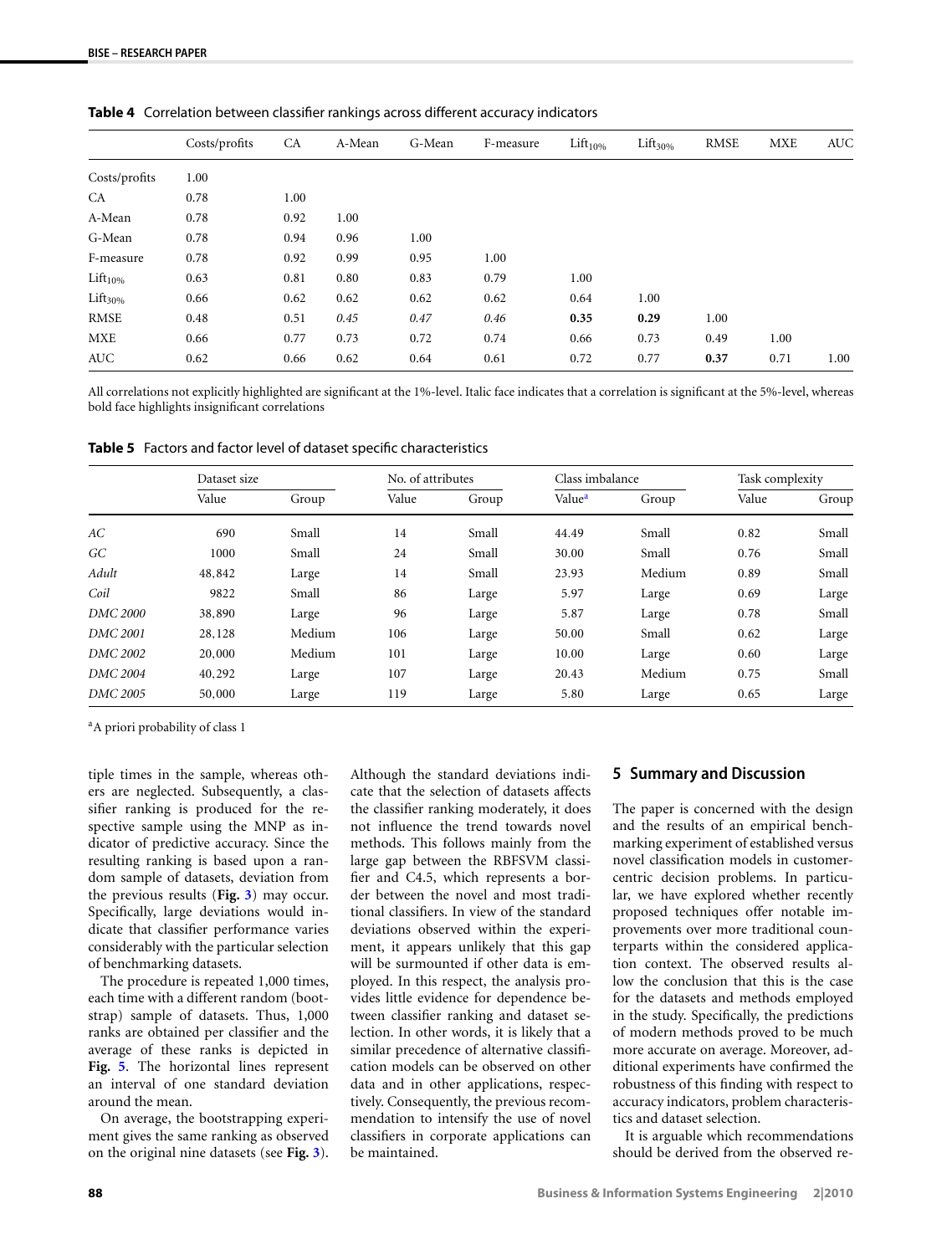<span id="page-10-0"></span>

**Fig. 4** Impact of problem specific characteristics on classifier ranking in terms of MNP

sults. It is widely established that even marginal improvements in predictive accuracy can have a tremendous impact on profits/costs in customer-centric data

mining (Baesens et al. [2002](#page-12-0), p. 193; Neslin et al. [2006](#page-13-0), p. 205; van den Poel and Lariviere [2004](#page-13-0), p. 197–198). For example, Reichheld and Sasser ([1990,](#page-13-0) p. 107) es-

timate that a 5% reduction of customer churn rates facilitates an 85% increase in revenue within the financial service sector. Lemmens and Croux [\(2006](#page-13-0), p. 281)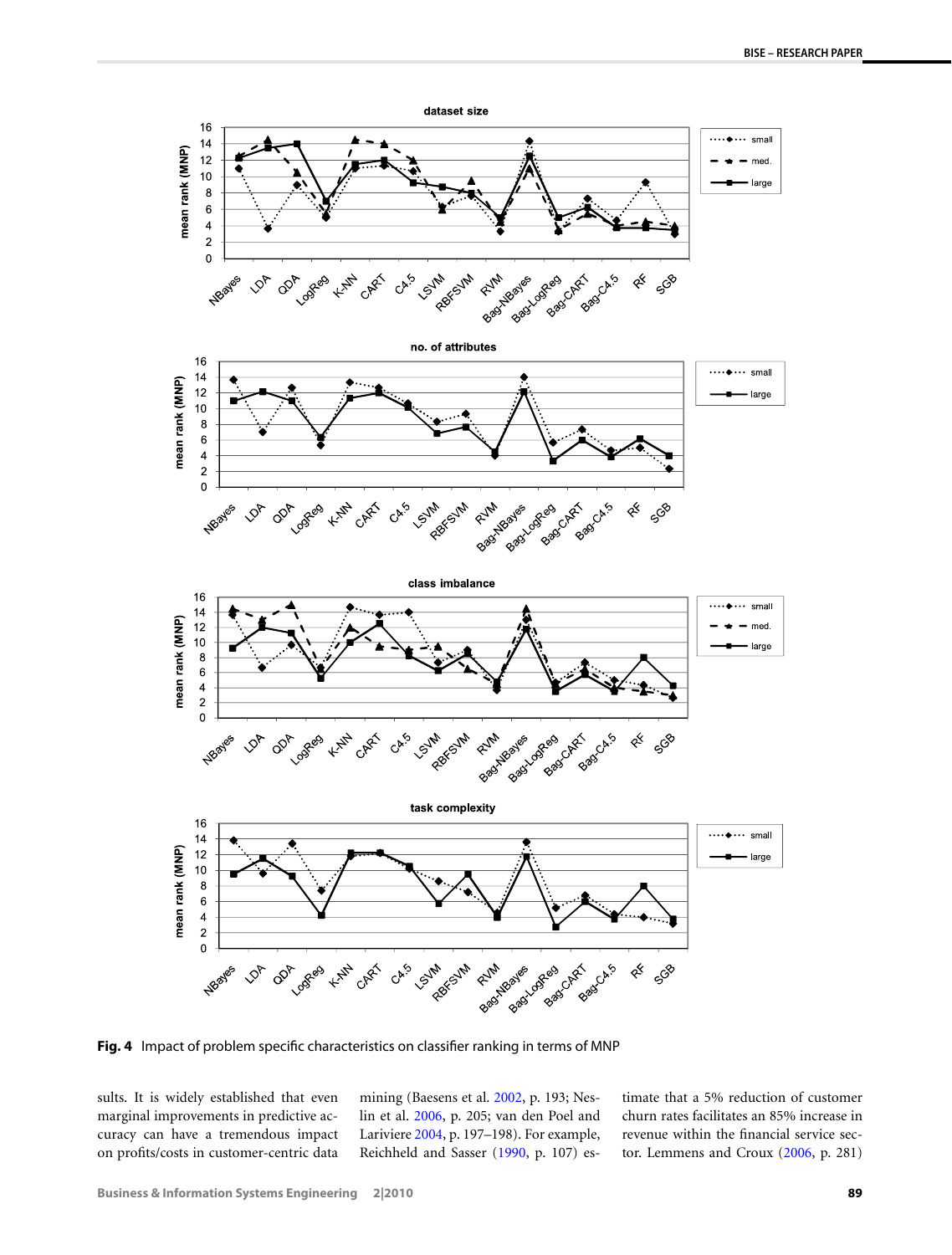<span id="page-11-0"></span>

**Fig. 5** Mean rank and standard deviation in terms of MNP per classifier across 1000 bootstrap samples of nine datasets

establish a similarly strong effect within the mobile telecommunications industry. In view of this and the comparative differences between alternative classifiers, a careful evaluation of multiple candidates should generally precede the application of a particular model. That is, decision processes that routinely employ a particular method without considering alternatives should be revised. Concerning novel techniques, it is natural that these are not employed immediately in practice. In this sense, the study evidences that possible concerns regarding the maturity of novel methods are unjustified and that techniques like bagging, boosting or random forests are well suited for corporate applications. Consequently, they should be considered within a classifier selection stage. This is especially true if an available data mining system supports such methods and they have up to now remained unused because of, e.g., lack of experience.<sup>10</sup>

If respective software is still unavailable, the profitability of an investment into a system upgrade or a novel package may be appraised by means of classical capital budgeting techniques. The study supports such an endeavor in two ways: First, a detailed description how to assess the potential of novel classifiers (i.e., the profit increases/cost reductions derived from their utilization) has been provided. Secondly, it may be feasible to re-use the above results to quantify monetary advantages in a more direct manner. Specifically, if a company faces a decision problem similar to, e.g., *DMC 2001* (i.e., similar in terms of objective and data characteristics), currently approaches the task by means of a decision tree classifier, and considers replacing this technique with, e.g., RF, then it may be acceptable to approximate the advantage of the latter with 4%, i.e., the result observed here (see **Table [3](#page-5-0)**). In other words, the anticipated utility of the new method could be estimated without any additional experimentation on the basis of the results presented in this study. In view of the fact that all considered decision problems stem from the field of customer-centric classification and span a variety of applications within this domain, conclusions by analogy may be feasible to some degree. Then, it would suffice to determine the costs associated with licensing the novel software and training users to make a qualified and informed investment decision.

Whereas performance comparisons between the two groups of novel and traditional classifiers have provided strong evidence for the superiority of the former, it is debatable whether recommendations for particular techniques are warranted. The empirical results are less clear in this respect (e.g., Fig. [2\)](#page-7-0) and it is obvious that there is no dominant approach which excels in all possible (customercentric) classification problems. However, it seems justified to highlight the performance of the SGB classifier. This method has delivered consistently good results within all experiments. In partic-

ular, SGB achieves highest predictive accuracy within the monetary comparison (**Fig. [2](#page-7-0)**), the benchmark in terms of MNP (**Fig. [3](#page-8-0)**) and the bootstrapping experiment (**Fig. 5**). Moreover, **Fig. [4](#page-10-0)** evidences its robustness towards dataset characteristics. On the basis of these results, it seems likely that SGB will perform well in other customer-centric settings. Hence, data mining practitioners may want to pay particular attention to this approach.

#### **6 Limitations and Future Research**

A critical discussion of observed results (e.g., with respect to their generalizability) and an experiment's limitations is a pivotal part of empirical research. The results of Sect. [4.2](#page-7-0) indicate that several risks that may impede a benchmarking study's external validity in general can be rejected in the present case. However, a vast number of customer-centric decision problems exist and it is likely that their quantity will continue to grow. Several drivers like company size, customer homogeneity/heterogeneity etc. may affect the structure of corresponding decision problems, so that it is questionable whether the trend in classification models' comparative performance as observed in this study will persist in all possible environments. Therefore, decision makers are well advised to carefully examine the similarity between their applications and the tasks considered here, before courses of actions are derived from the study's results.

The study assesses classifiers solely in terms of their predictive accuracy and especially according to profits/costs derived from their deployment. Although these measures are of key importance in decision making, this scope leaves out other factors that influence a method's suitability alongside forecasting performance and may thus be too narrow. For example, computational complexity may be relevant and traditional methods generally possess an advantage in this respect. However, considering the focal application domain, the speed of model building and application seems less important. Marketing campaigns are routinely planned with some lead time, leaving sufficient time to train computer intensive

 $10$ For example, support vector machines as well as some ensemble classifiers and SGB in particular are supported in current releases of SAS Enterprise Miner and SPSS PASW Modeler (formally Clementine). Furthermore, there are several specialized packages like Salford Systems, KXEN or DTREG, which also support respective techniques.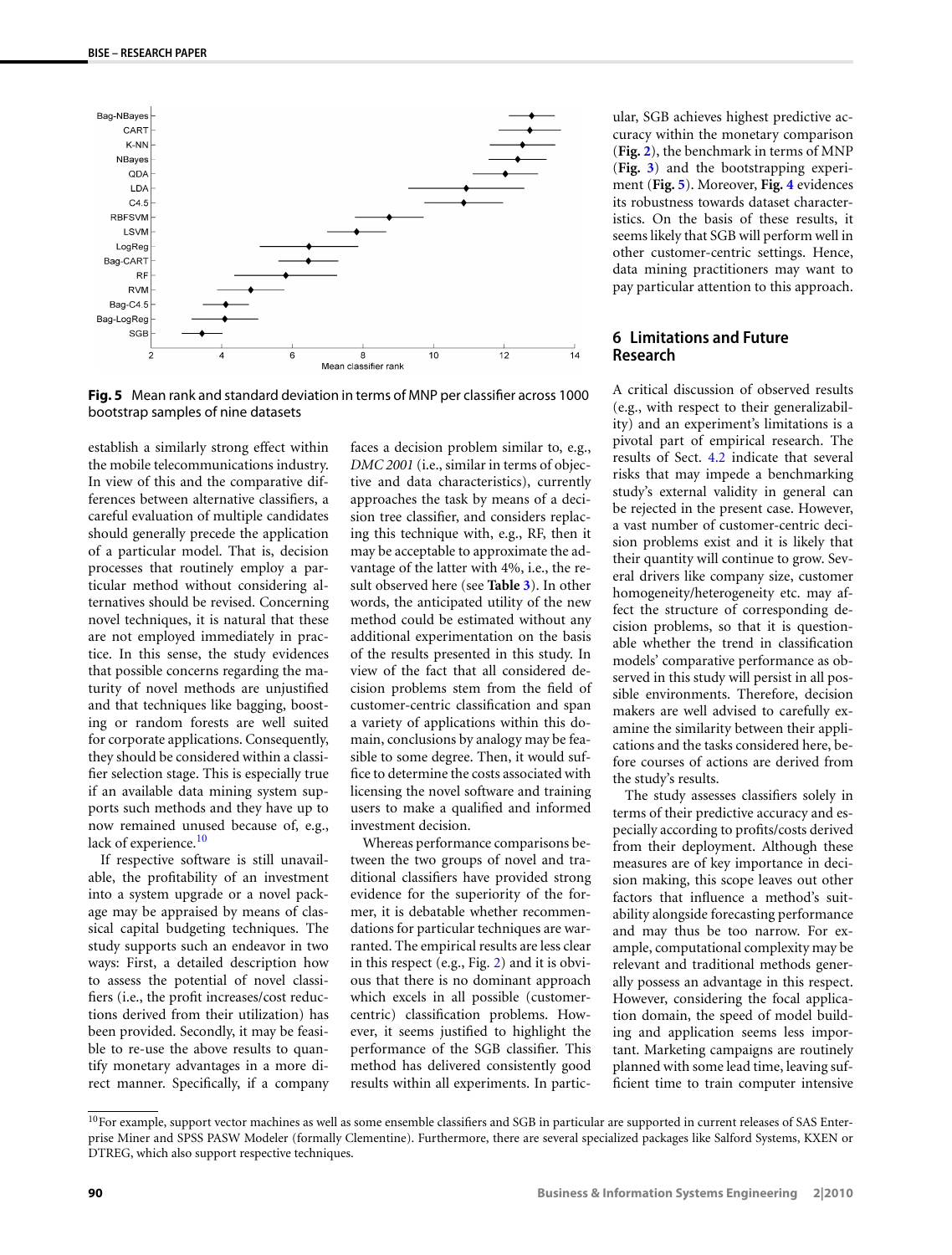<span id="page-12-0"></span>classifiers. Moreover, the computationally more expensive techniques like support vector machines or ensembles offer multiple opportunities for organizing model building in a parallel fashion.

Contrary to resource intensity, a classifier's usability and comprehensibility must be seen as key requirements in corporate data mining. In fact, the objective to detect *understandable* patterns in data is stressed in virtually any definition of data mining. Clearly, novel and more complex methods suffer some limitations in that aspect, which may be seen as the main reason for their conservative use in corporate practice. With regard to usability, it has been shown that a fully-automated model building and calibration procedure delivers promising results. Hence, respective reservations appear unfounded. The interpretability of a model's predictions, on the other hand, is often not given if employing one of the modern classifiers. However, post-processing procedures are available to overcome this obstacle and clarify a model's internal mechanisms and predictive behavior, respectively (Barakat and Bradley 2007, p. 733 ff; Breiman [2001,](#page-13-0) p. 23 ff; Friedman [2001](#page-13-0), p. 1216 ff; Martens et al. [2009,](#page-13-0) p. 180 ff; [2007,](#page-13-0) p. 1468 ff). In particular, these techniques enable drivers for customer behavior to be discerned, i.e., explain why a model classifies a customer as churner. Such insight may suffice to satisfy constraints associated with model comprehensibility in many applications. However, the area would benefit from future research to, e.g., develop a formal taxonomy for assessing classifiers' interpretability. This would nicely complement the accuracy-based evaluation presented in this paper, whereby appraising the (monetary) value of higher comprehensibility, or, similarly, lower computational complexity, will represent a major challenge.

In addition to classification, a data mining process embraces several preceding and succeeding tasks. Especially data pre-processing activities may substantially affect the predictive performance of a classification model (Crone et al. [2006,](#page-13-0) p. 792 ff). This aspect has not been examined in the present study. Consequently, it would be interesting to explore the influence of alternative preprocessing techniques on classifier's accuracy. For example, pre-processing could refer to, e.g., missing value imputation, attribute transformation and/or feature selection. The results of respective experiments, which could also concentrate on steps succeeding classification within a data mining process, would amend the findings of this study and may facilitate an assessment and comparison of the relative importance of different data analysis tasks and, thereby, help to design resource efficient data mining processes. This would indeed be a significant contribution to the field.

In general, one may argue that economical constraints have not yet received sufficient attention within the data mining community. Thus, increasing the awareness of business requirements of real-world decision contexts is a worthwhile undertaking. For example, constraints associated with resource availability could be taken into account when building a classification model to further enhance its value. Considerations along this line have been put forward within the young field of *utility-based data mining* (Weiss et al. [2008](#page-14-0)) and the great potential of research at the interface between data mining and corporate decision making has been exemplified in recent work of Boylu et al. [\(2009](#page-13-0)) as well as Saar-Tsechansky and Provost [\(2007](#page-13-0)). The underlying idea of an economically driven data analysis has also been adopted in this paper, i.e., by assessing classification models in terms of their monetary consequences in real-world decision contexts. Whereas clarifying the economic potential of novel classifiers has been the study's major objective, it may also help to increase awareness of the potential and challenges of utility-based data mining within Information Systems and, thereby, motivate future research within this discipline.

#### **References**

- Asuncion A, Newman DJ (2007) UCI machine learning repository. [http://archive.](http://archive.ics.uci.edu/ml/) [ics.uci.edu/ml/](http://archive.ics.uci.edu/ml/). Accessed 2009-09-02
- Baesens B, Viaene S, van den Poel D, Vanthienen J, Dedene G (2002) Bayesian neural network learning for repeat purchase modeling in direct marketing. European Journal of Operational Research 138(1):191–211
- Baesens B, van Gestel T, Viaene S, Stepanova M, Suykens J, Vanthienen J (2003) Benchmarking state-of-the-art classification algorithms for credit scoring. Journal of the Operational Research Society 54(6):627– 635
- Barakat NH, Bradley AP (2007) Rule extraction from support vector machines: a sequential covering approach. IEEE Transactions on Knowledge and Data Engineering 19(6):729–741

#### **Abstract**

**Stefan Lessmann, Stefan Voß**

#### **Customer-Centric Decision Support**

#### **A Benchmarking Study of Novel Versus Established Classification Models**

Classification analysis is an important tool to support decision making in customer-centric applications like, e.g., proactively identifying churners or selecting responsive customers for directmarketing campaigns. Whereas the development of novel classification algorithms is a popular avenue for research, corresponding advancements are rarely adopted in corporate practice. This lack of diffusion may be explained by a high degree of uncertainty regarding the superiority of novel classifiers over well established counterparts in customer-centric settings. To overcome this obstacle, an empirical study is undertaken to assess the ability of several novel as well as traditional classifiers to form accurate predictions and effectively support decision making. The results provide strong evidence for the appropriateness of novel methods and indicate that they offer economic benefits under a variety of conditions. Therefore, an increase in use of respective procedures can be recommended.

**Keywords:** Data mining, Customer relationship management, Decision support, Classification models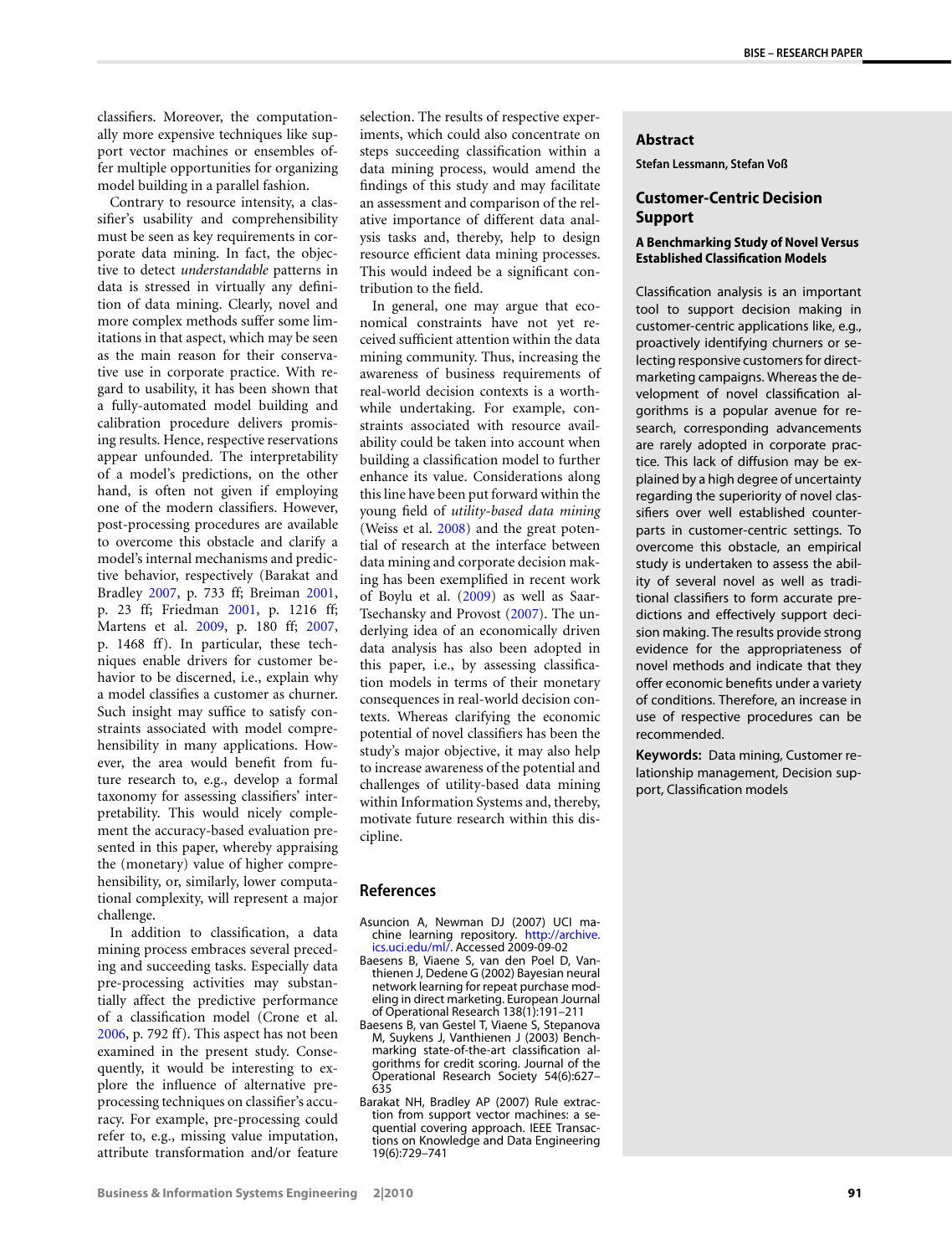- <span id="page-13-0"></span>Batista G, Prati RC, Monard MC (2004) A study of the behavior of several methods for balancing machine learning training data. ACM SIGKDD Explorations Newsletter 6(1):20–29
- Bauer E, Kohavi R (1999) An empirical comparison of voting classification algorithms: bagging, boosting, and variants. Machine Learning 36(1–2):105–139
- Berry MJA, Linoff G (2004) Data mining techniques: for marketing, sales and customer relationship management, 2nd edn. Wiley, New York
- Bose I, Xi C (2009) Quantitative models for direct marketing: a review from systems perspective. European Journal of Operational Research 195(1):1–16
- Boylu F, Aytug H, Koehler GJ (2009) Principalagent learning. Decision Support Systems 47(2):75–81
- Breiman L (2001) Random forests. Machine Learning 45(1):5–32
- Burez J, van den Poel D (2009) Handling class imbalance in customer churn prediction. Expert Systems with Applications 36(3):4626–4636
- Caruana R, Niculescu-Mizil A (2004) Data mining in metric space: an empirical analysis of supervised learning performance criteria. In: Kim W, Kohavi, R, Gehrke, J, Du-Mouchel W (eds) Proc. 10th ACM SIGKDD intern. conf. on knowledge discovery and data mining, Seattle
- Caruana R, Niculescu-Mizil A (2006) An empirical comparison of supervised learning algorithms. In: Cohen, WW, Moore A (eds) Proc. 23rd intern. conf. on machine learning, Pittsburgh
- Cooper GF, Aliferis CF, Ambrosino R, Aronis J, Buchanan BG, Caruana R, Fine MJ, Glymour C, Gordon G, Hanusa BH, Janosky JE, Meek C, Mitchell T, Richardson T, Spirtes P (1997) An evaluation of machine-learning methods for predicting pneumonia mortality. Artificial Intelligence in Medicine 9(2):107– 138
- Crone SF, Lessmann S, Stahlbock R (2006) The impact of preprocessing on data mining: an evaluation of classifier sensitivity in direct marketing. European Journal of Operational Research 173(3):781–800
- Crook JN, Edelman DB, Thomas LC (2007) Recent developments in consumer credit risk assessment. European Journal of Operational Research 183(3):1447–1465
- Cui D, Curry D (2005) Predictions in marketing using the support vector machine. Marketing Science 24(4):595–615
- Curram SP, Mingers J (1994) Neural networks, decision tree induction and discriminant analysis: an empirical comparison. Journal of the Operational Research Society 45(4):440–450
- Demšar J (2006) Statistical comparisons of classifiers over multiple data sets. Journal of Machine Learning Research 7:1–30
- Dietterich TG (2000) An experimental comparison of three methods for constructing ensembles of decision trees: bagging, boosting, and randomization. Machine Learning 40(2):139–157
- Fawcett T (2006) An introduction to ROC analysis. Pattern Recognition Letters 27(8):861– 874
- Fenton N, Neil M (1999) A critique of software defect prediction models. IEEE Transactions on Software Engineering 25(5):675– 689
- Ferri C, Hernández-Orallo J, Modroiu R (2009) An experimental comparison of performance measures for classification. Pattern Recognition Letters 30(1):27–38
- Friedman JH (2001) Greedy function approximation: a gradient boosting machine. The Annals of Statistics 29(5):1189–1232
- Friedman JH (2002) Stochastic gradient boosting. Computational Statistics & Data. Analysis 38(4):367–378
- Friedman JH (2006) Recent advances in predictive (machine) learning. Journal of Classification 23(2):175–197
- Gestel T, van, Suykens JAK, Baesens B, Viaene S, Vanthienen J, Dedene G, Moor B, De, Vandewalle J (2004) Benchmarking least squares support vector machine classifiers. Machine Learning 54(1):5–32
- Haas A (2006) Interessentenmanagement. In: Hippner H, Wilde KD (eds) Grundlagen des CRM. Gabler, Wiesbaden, pp 443–472
- Hamza M, Larocque D (2005) An empirical comparison of ensemble methods based on classification trees. Journal of Statistical Computation and Simulation 75(8):629– 643
- Hastie T, Tibshirani R, Friedman JH (2009) The elements of statistical learning, 2nd edn. Springer, New York
- Hippner H (2006) Komponenten und Potenziale eines analytischen Customer Relationship Management. In: Chamoni P, Gluchowski P (eds) Analytische Informationssysteme, 3rd edn. Springer, Heidelberg, pp 361–384
- Hothorn T, Lausen B (2005) Bundling classifiers by bagging trees. Computational Statistics & Data. Analysis 49(4):1068–1078
- Hsu C-W, Chang C-C, Lin C-J (2003) A practical guide to support vector classification. Arbeitspapier, Department of Computer Science and Information Engineering, National Taiwan University
- Hulse JV, Khoshgoftaar TM, Napolitano A (2007) Experimental perspectives on learning from imbalanced data. In: Ghahramani Z (ed) Proc. 24th intern. conf. on machine learning, Corvallis
- Izenman AJ (2008) Modern multivariate statistical techniques. Springer, Heidelberg
- Khoshgoftaar TM, Seliya N (2004) Comparative assessment of software quality classification techniques: an empirical case study. Empirical Software Engineering 9(3):229– 257
- King RD, Feng C, Sutherland A (1995) StatLog: comparison of classification algorithms on large real-world problems. Applied Artificial Intelligence 9(3):259–287
- Lemmens A, Croux C (2006) Bagging and boosting classification trees to predict churn. Journal of Marketing Research 43(2):276–286
- Lessmann S, Voß S (2008) Supervised classification for decision support in customer relationship management. In: Bortfeldt A, Homberger J, Kopfer H, Pankratz G, Strangmeier R (eds) Intelligent Decision Support. Gabler, Wiesbaden, pp 231–253
- Lessmann S, Baesens B, Mues C, Pietsch S (2008) Benchmarking classification models for software defect prediction: a proposed framework and novel findings. IEEE Transactions on Software Engineering 34(4):485–496
- Lim T-S, Loh W-Y, Shih Y-S (2000) A comparison of prediction accuracy, complexity, and training time of thirty-three old and new classification algorithms. Machine Learning 40(3):203–228
- Liu C-L, Nakashima K, Sako H, Fujisawa H (2003) Handwritten digit recognition: benchmarking of state-of-the-art techniques. Pattern Recognition 36(10):2271– 2285
- Martens D, Baesens B, van Gestel T, Vanthienen J (2007) Comprehensible credit scoring models using rule extraction from support vector machines. European Journal of Operational Research 183(3):1466– 1476
- Martens D, Baesens B, van Gestel T (2009) Decompositional rule extraction from support vector machines by active learning. IEEE Transactions on Knowledge and Data Engineering 21(2):178–191
- Meyer D, Leisch F, Hornik K (2003) The support vector machine under test. Neurocomputing 55(1–2):169–186
- Neslin SA, Gupta S, Kamakura W, Lu J, Mason CH (2006) Defection detection: measuring and understanding the predictive accuracy of customer churn models. Journal of Marketing Research 43(2):204–211
- Ngai EWT, Xiu L, Chau DCK (2009) Application of data mining techniques in customer relationship management: a literature review and classification. Expert Systems with Applications 36(2):2592–2602
- Ohlsson MC, Runeson P (2002) Experience from replicating empirical studies on prediction models. In: Proc. 8th intern. software metrics symposium, Ottawa
- Perlich C, Provost F, Simonoff JS, Cohen WW (2003) Tree induction vs. logistic regression: a learning-curve analysis. Journal of Machine Learning Research 4(2):211–255
- Poel D, van den, Lariviere B (2004) Customer attrition analysis for financial services using proportional hazard models. European Journal of Operational Research 157(1):196–217
- Putten P, Someren M (2000) CoIL Challenge 2000: the insurance company case. Working paper, Sentient Machine Research, Amsterdam
- Reichheld FF, Sasser WE (1990) Zero defections: quality comes to service. Harvard Business Review 68(5):105–111
- Saar-Tsechansky M, Provost F (2007) Decisioncentric active learning of binary-outcome models. Information Systems Research 18(1):4–22
- Sohn SY, Shin HW (2007) Experimental study for the comparison of classifier combination methods. Pattern Recognition 40(1):33–40
- Ting KM (2002) An instance-weighting method to induce cost-sensitive trees. IEEE Transactions on Knowledge and Data Engineering 14(3):659–665
- Tipping ME (2000) The relevance vector machine. In: Solla SA, Leen TK, Müller K-R (eds) Advances in neural information processing systems, vol 12. MIT Press, Cambridge, pp 652–658
- Vapnik VN (1995) The nature of statistical learning theory. Springer, New York
- Viaene S, Derrig RA, Baesens B, Dedene G (2002) A comparison of state-of-the-art classification techniques for expert automobile insurance claim fraud detection. Journal of Risk & Insurance 69(3):373–421
- Wang S-j, Mathew A, Chen Y, Xi L-f, Ma L, Lee J (2009) Empirical analysis of support vector machine ensemble classifiers. Expert Systems with Applications 36(2):6466–6476
- Weiss SM, Kapouleas I (1989) An empirical comparison of pattern recognition, neural nets and machine learning classification methods. In: Sridharan NS (eds) Proc. 11th intern. joint conf. on artificial intelligence, **Detroit**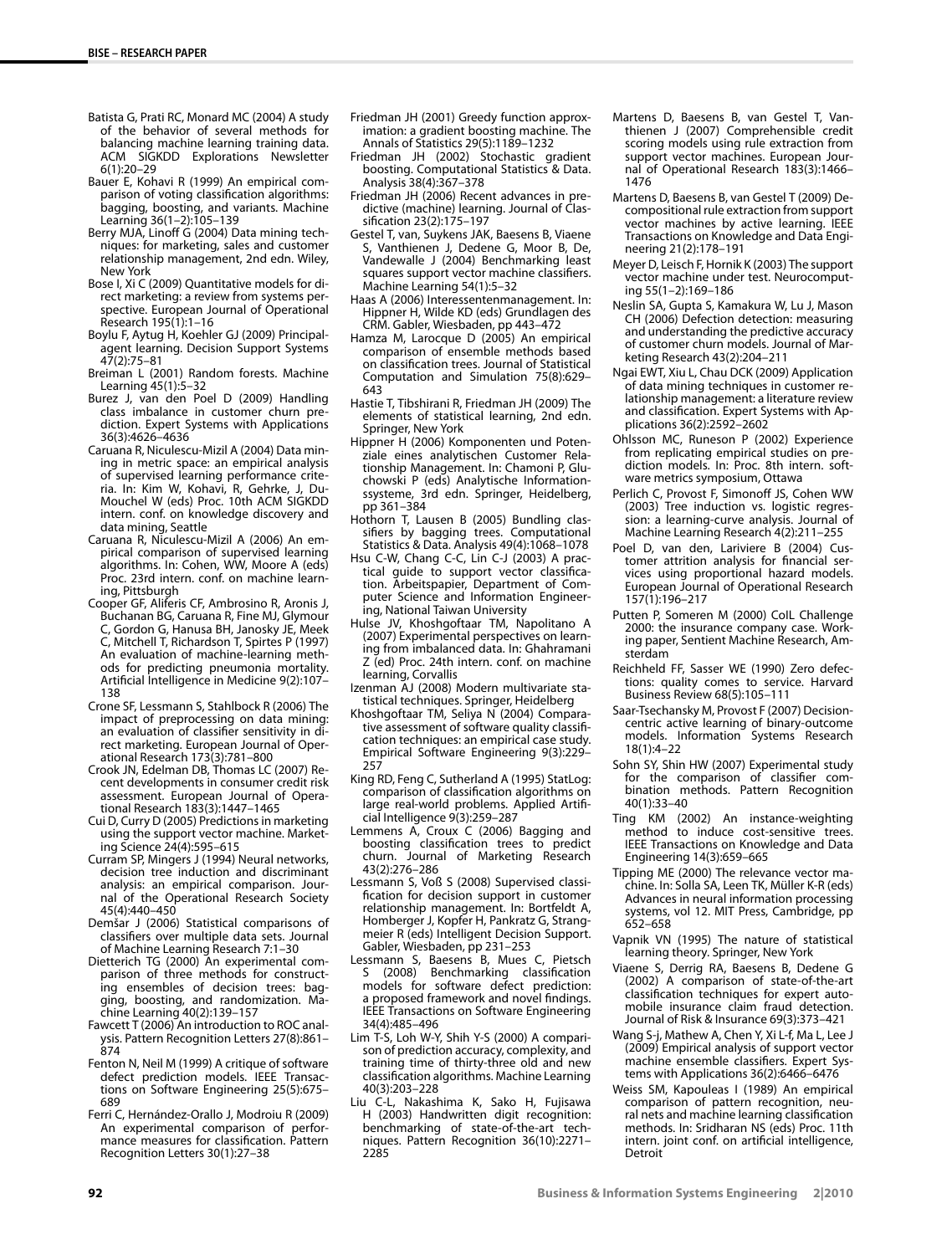<span id="page-14-0"></span>Weiss GM, Provost F (2003) Learning when training data are costly: the effect of class distribution on tree induction. Journal of Artificial Intelligence Research 19:315–354 Weiss GM, Zadrozny B, Saar-Tsechansky M (2008) Guest editorial: special issue on utility-based data mining. Data Mining and

Knowledge Discovery 17(2):129–135 Zickus M, Greig AJ, Niranjan M (2002) Comparison of four machine learning methods for predicting PM10 concentrations in Helsinki. Finland Water, Air, & Soil Pollution Focus 2(5):717–729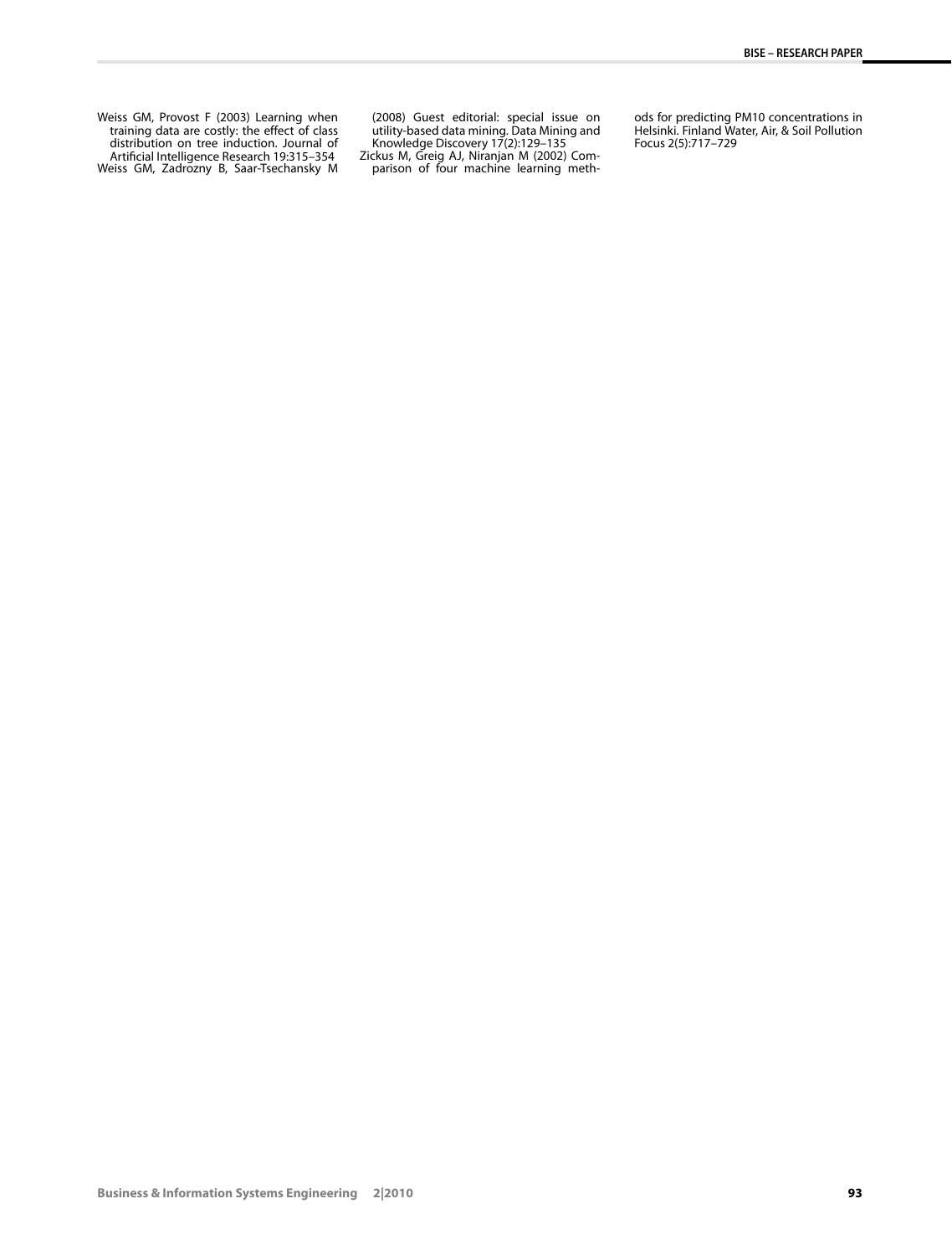## [Anhang] [Online only]

### Appendix I: Model Selection

Some classification models exhibit additional parameters, which allow adapting the model to a particular task and need to be tuned by users prior to applying the classifier. For example, the number of neighboring objects considered within distance calculations has to be determined for the k-NN classifier. Such parameters are tuned in a fully-automatic fashion. In particular, grounding on recommendations from the literature, a set of candidate values has been defined for each parameter. Subsequently, all possible combinations of parameter settings have been evaluated empirically by means of five-fold cross-validation (Izenman 2008, p. 121) on training data. Specifically, this evaluation has been conducted per classifier and dataset. The parameter combination achieving maximal forecasting accuracy has been retained and a respective classifier has been built on the full training dataset to predict the test data. Considering a classifier with, e.g., two parameters and three alternative settings each, this procedure requires 3\*3 parameter combinations \* 5-fold cross-validation\*10 randomly sampled train/test sets + 10 final models = 460 classification models to be constructed and assessed per dataset. This approach is advantageous because every classifier is carefully adapted to each individual decision task. Consequently, a competitive and representative estimate of its performance is obtained. The list of candidate parameter settings is shown in Tab. 6.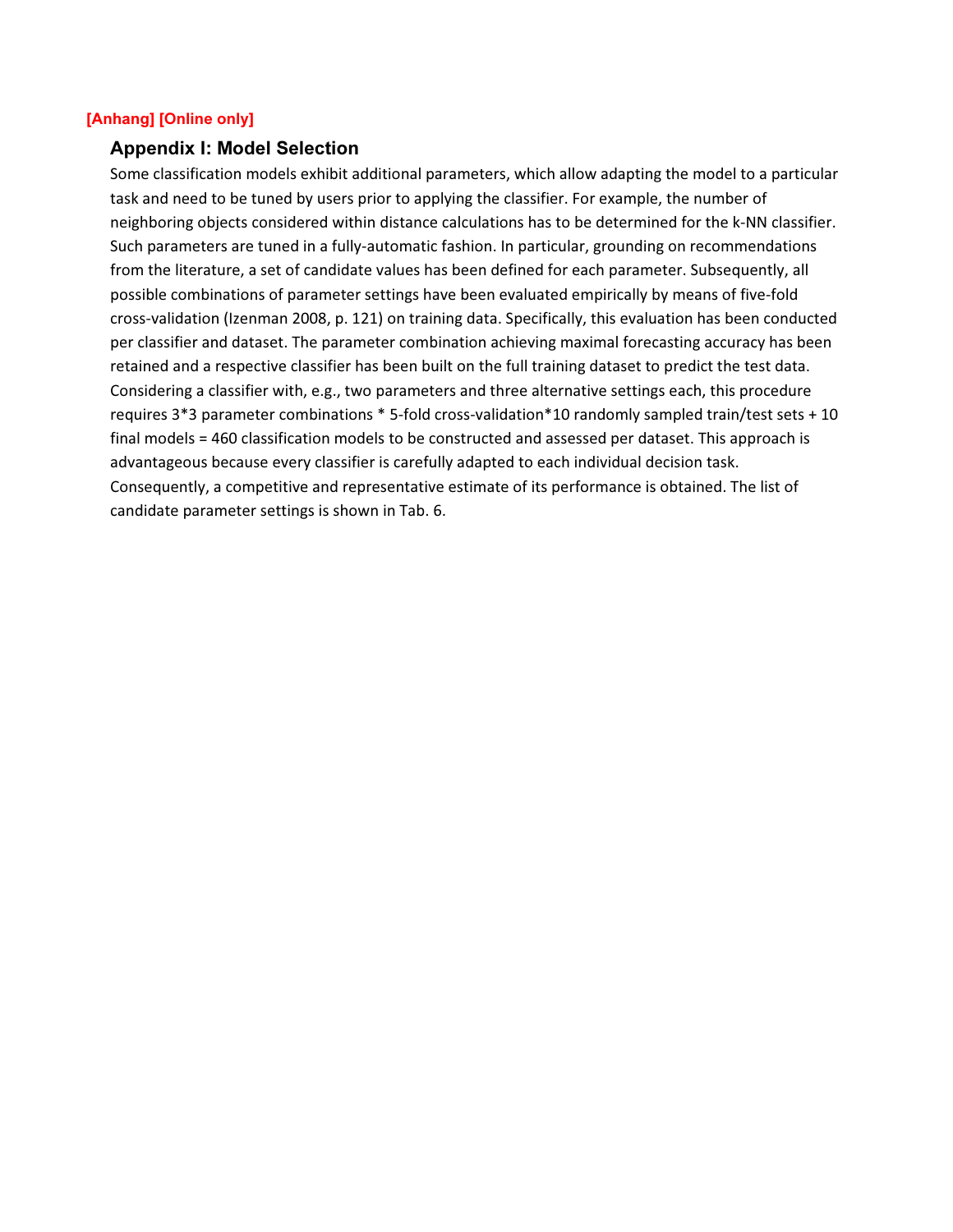## [Tab06]

## Tab. 6 Parameter settings considered during model selection

| Classifier    | No. of parameters | Parameter                                                                                                                                                                            | Candidate settings                                                                                                                                                            |
|---------------|-------------------|--------------------------------------------------------------------------------------------------------------------------------------------------------------------------------------|-------------------------------------------------------------------------------------------------------------------------------------------------------------------------------|
| <b>NBayes</b> | 0                 |                                                                                                                                                                                      |                                                                                                                                                                               |
| <b>LDA</b>    |                   | In general, these classifiers do not require any model selection. However, due to numerical                                                                                          |                                                                                                                                                                               |
| QDA           |                   | difficulties, optimization problems underlying these techniques cannot be solved for high<br>dimensional settings with many correlated attributes. To alleviate such difficulties, a |                                                                                                                                                                               |
| LogReg        |                   | backward feature elimination procedure is employed.                                                                                                                                  |                                                                                                                                                                               |
| K-NN          | 1                 | No. of nearest neighbors                                                                                                                                                             | [1:3:5:7:9]                                                                                                                                                                   |
| C4.5          | 1                 | Confidence of pruning strategy                                                                                                                                                       | [0,1; 0,2; 0,25; 0,3]                                                                                                                                                         |
| CART          | 0                 |                                                                                                                                                                                      |                                                                                                                                                                               |
| <b>LSVM</b>   | 1                 | Regularization constant                                                                                                                                                              | -16, -5, , 16]                                                                                                                                                                |
|               |                   | Regularization constant                                                                                                                                                              | A radial basis function kernel<br>with one additional parameter is                                                                                                            |
|               |                   | Kernel function for nonlinear data<br>transformation                                                                                                                                 | employed. Therefore, an overall<br>number of two parameters is<br>considered during model<br>selection. To simultaneously tune                                                |
| <b>RBFSVM</b> | $>=3$             | Individual parameters of the<br>Kernel function.                                                                                                                                     | these two, a heuristic pattern<br>search method is implemented.<br>On average, the algorithm<br>requires 21 steps to detect a<br>local optimum within the<br>parameter space. |
| <b>RVM</b>    | 0                 |                                                                                                                                                                                      |                                                                                                                                                                               |
| Bagging       | 1                 | No. of base classifiers within the<br>ensemble                                                                                                                                       | [5; 25; 50]                                                                                                                                                                   |
|               |                   | No. of CART decision trees                                                                                                                                                           | [50; 100; 250; 500]                                                                                                                                                           |
| <b>RF</b>     | $\overline{2}$    | No. of attributes drawn at<br>random each time a node is split<br>in an individual tree                                                                                              | $[0,5; 1; 2]$ *M,<br>with M being the square root of<br>the number of attributes                                                                                              |
| <b>SGB</b>    | 1                 | No. of boosting iterations                                                                                                                                                           | [5; 10; 25]                                                                                                                                                                   |

\* It is common practice to consider an exponential scale to search over a large range of candidate values (Hsu et al. 2003, p. 5).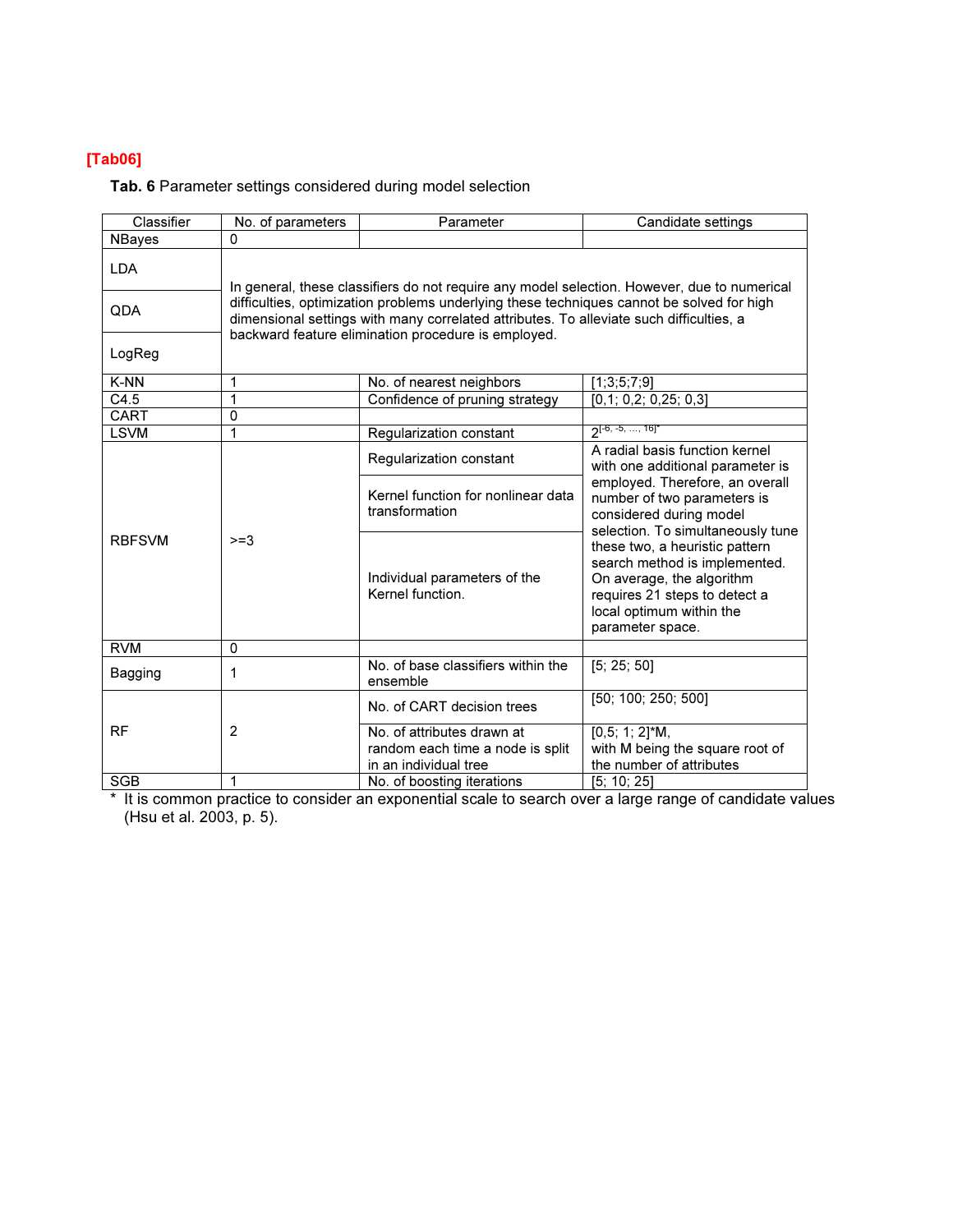## Appendix II: Monetary Assessment of Classification Models

In order to compute the monetary consequences of employing a given classification model in a given decision context, information concerning the profits/costs associated with correct/false class predictions is required. Such information is provided within the dataset descriptions for most of the tasks considered here, with AC, Adult and Coil being an exception. Lacking any information on costs/profits for these datasets, it is assumed that all correct classifications are associated with zero costs, whereas incorrect predictions in one class are defined as being equivalent with the a priori probability of the alternative class. This assumption is common within the literature and ensures that errors within the minority class are punished more severely. The resulting profits/costs are depicted in Tab. 7.

## [Tab07]

|                 |            |        | Predicted class |
|-----------------|------------|--------|-----------------|
|                 | True class | $-1$   | $+1$            |
| AC              | -1         | 0      | 0,4449          |
|                 | $+1$       | 0,5551 | 0               |
| GC              | -1         | 0      |                 |
|                 | $+1$       | 5      | $\Omega$        |
| Adult           | -1         | 0      | 0,2393          |
|                 | $+1$       | 0,7607 | 0               |
| Coil            | -1         | 0      | 0,06            |
|                 | $+1$       | 0,94   | 0               |
| <b>DMC 2000</b> | -1         | O      | -6              |
|                 | $+1$       | $-95$  | 95              |
| <b>DMC 2001</b> | -1         | 1.110  | 662             |
|                 | $+1$       | $-265$ | $-25$           |
| <b>DMC 2002</b> | -1         | 72     | 66,3            |
|                 | $+1$       | 0      | 43,8            |
| <b>DMC 2004</b> | -1         |        | $-1$            |
|                 | $+1$       | -1     |                 |
| <b>DMC 2005</b> | -1         | 15     | 13              |
|                 | $+1$       | $-25$  | 2               |

Tab. 7 Profits and costs of correct and incorrect class predictions

In addition, a crisp classification of objects into classes is required to calculate an overall (monetary) indicator of predictive accuracy. However, most classifiers produce a continuous estimate of an object's likelihood of belonging to a particular class (Fawcett 2006, p. 863). Consequently, a post-processing is needed to obtain discrete class predictions. Specifically, objects are assigned to class 1 if their estimated probability of belonging to this class exceeds a certain threshold, whereas all other objects are assigned to the alternative class. Therefore, a profit/cost-based classifier assessment requires an approach to determine dataset-dependent thresholds. In fact, this task is particularly simple in practical applications because the number of objects to be classified as members of class 1 (e.g., the number of customers to be solicited in a mailing campaign) is usually given exogenously. For example, decision makers may have a pre-defined budget for a marketing campaign that allows contacting N customers. Then, the objective of classification analysis is to estimate (for all customers) whether they are likely to show an intended response if solicited. Subsequently, the N customers with highest response probability form the campaigns' target group. In other words, the sought threshold value is the prediction of the customer/object with N-highest estimate.